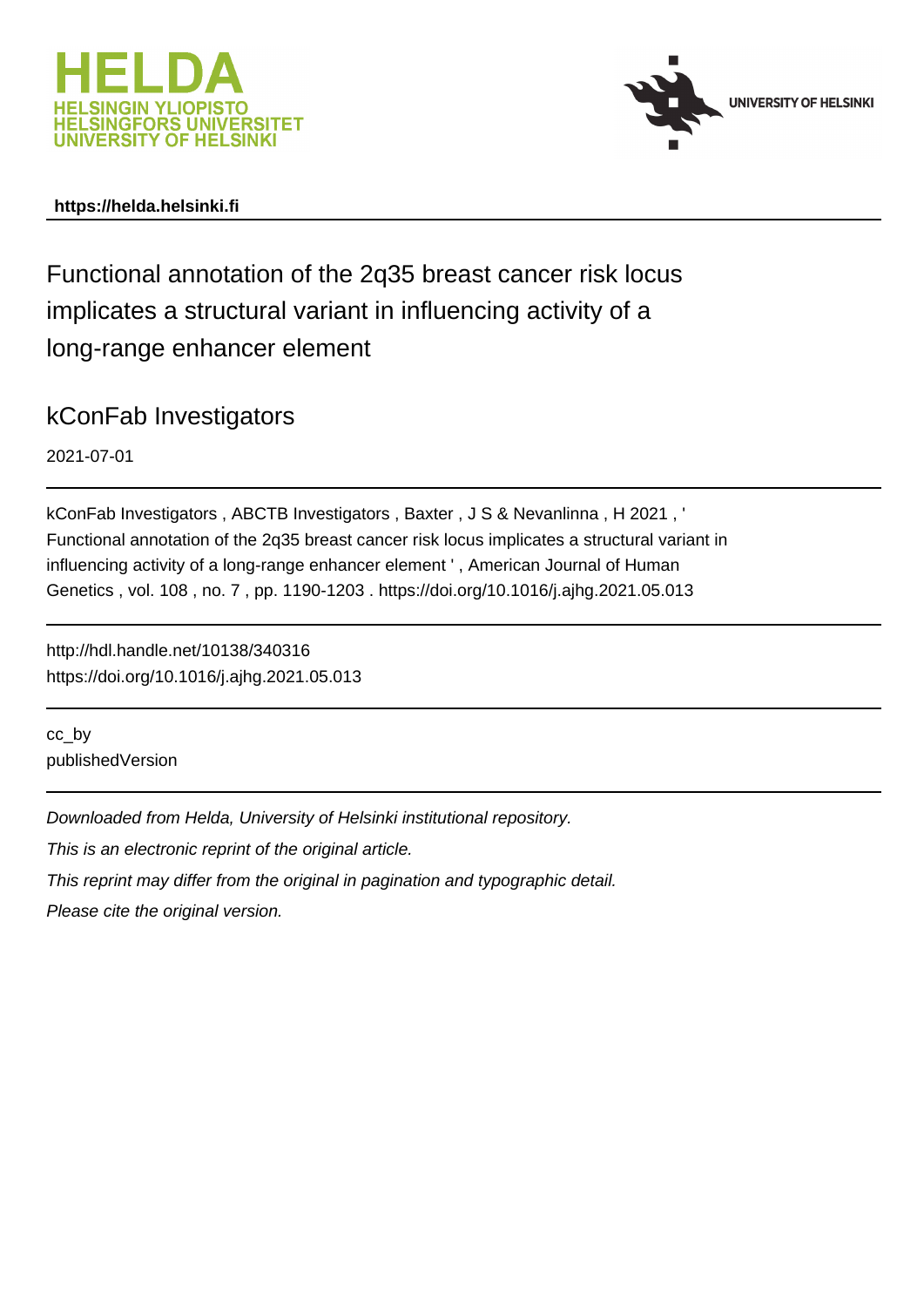# ARTICLE

## Functional annotation of the 2q35 breast cancer risk locus implicates a structural variant in influencing activity of a long-range enhancer element

Joseph S. Baxter,1, \* Nichola Johnson,1 Katarzyna Tomczyk,1 Andrea Gillespie,1 Sarah Maguire,2 Rachel Brough,<sup>1,3</sup> Laura Fachal,<sup>4</sup> Kyriaki Michailidou,<sup>5,6,7</sup> Manjeet K. Bolla,<sup>7</sup> Qin Wang,<sup>7</sup> Joe Dennis,<sup>7</sup> Thomas U. Ahearn,<sup>8</sup> Irene L. Andrulis,<sup>9,10</sup> Hoda Anton-Culver,<sup>11</sup> Natalia N. Antonenkova,<sup>12</sup> Volker Arndt,<sup>13</sup> Kristan J. Aronson,<sup>14</sup> Annelie Augustinsson,<sup>15</sup> Heiko Becher,<sup>16</sup> Matthias W. Beckmann,<sup>17</sup> Sabine Behrens,<sup>18</sup> Javier Benitez,<sup>19,20</sup> Marina Bermisheva,<sup>21</sup> Natalia V. Bogdanova,<sup>12,22,23</sup> Stig E. Bojesen,<sup>24,25,26</sup> Hermann Brenner,<sup>13,27,28</sup> Sara Y. Brucker,<sup>29</sup> Qiuyin Cai,<sup>30</sup> Daniele Campa,<sup>18,31</sup> Federico Canzian,<sup>32</sup> Jose E. Castelao,<sup>33</sup> Tsun L. Chan,<sup>34,35</sup> Jenny Chang-Claude,<sup>18,36</sup> Stephen J. Chanock,<sup>8</sup> Georgia Chenevix-Trench,<sup>37</sup> Ji-Yeob Choi,<sup>38,39,40</sup> Christine L. Clarke,<sup>41</sup> NBCS Collaborators, 42, 43, 44, 45, 46, 47, 48, 49, 50, 51, 52 Sarah Colonna, 53 Don M. Conroy, 4 Fergus J. Couch, 54 Angela Cox,<sup>55</sup> Simon S. Cross,<sup>56</sup> Kamila Czene,<sup>57</sup> Mary B. Daly,<sup>58</sup> Peter Devilee,<sup>59,60</sup> Thilo Dörk,<sup>23</sup> Laure Dossus,<sup>61</sup> Miriam Dwek,<sup>62</sup> Diana M. Eccles,<sup>63</sup> Arif B. Ekici,<sup>64</sup> A. Heather Eliassen,<sup>65,66</sup>

(Author list continued on next page)

### Abstract

A combination of genetic and functional approaches has identified three independent breast cancer risk loci at 2q35. A recent fine-scale mapping analysis to refine these associations resulted in 1 (signal 1), 5 (signal 2), and 42 (signal 3) credible causal variants at these loci. We used publicly available in silico DNase I and ChIP-seq data with in vitro reporter gene and CRISPR assays to annotate signals 2 and 3. We identified putative regulatory elements that enhanced cell-type-specific transcription from the IGFBP5 promoter at both signals (30 to 40-fold increased expression by the putative regulatory element at signal 2, 2- to 3-fold by the putative regulatory element at signal 3). We further identified one of the five credible causal variants at signal 2, a 1.4 kb deletion (esv3594306), as the likely causal variant; the deletion allele of this variant was associated with an average additional increase in IGFBP5 expression of 1.3-fold (MCF-7) and 2.2-fold (T-47D). We propose a model in which the deletion allele of esv3594306 juxtaposes two transcription factor binding regions (annotated by estrogen receptor alpha ChIP-seq peaks) to generate a single extended regulatory element. This regulatory element increases cell-typespecific expression of the tumor suppressor gene IGFBP5 and, thereby, reduces risk of estrogen receptor-positive breast cancer (odds ratio  $= 0.77, 95\% \text{ CI } 0.74 - 0.81, \, p = 3.1 \times 10^{-31}.$ 

#### Introduction

Over the last 15 years, genome-wide association studies have transformed our ability to map genetic variation underlying complex traits.<sup>1</sup> The vast majority of variants identified in genome-wide association studies are non-coding and are thought to influence transcriptional regulation, $2,3$  a process which can be highly cell type and tissue

<sup>1</sup>The Breast Cancer Now Toby Robins Research Centre, The Institute of Cancer Research, London SW7 3RP, UK; <sup>2</sup>Centre for Cancer Research and Cell Biology, Queen's University Belfast, Belfast, Ireland BT7 1NN, UK; <sup>3</sup>The CRUK Gene Function Laboratory, The Institute of Cancer Research, London SW3 6JB, UK; <sup>4</sup>Centre for Cancer Genetic Epidemiology, Department of Oncology, University of Cambridge, Cambridge CB1 8RN, UK; <sup>5</sup>Biostatistics Unit, The Cyprus Institute of Neurology & Genetics, Nicosia 2371, Cyprus; <sup>6</sup>Cyprus School of Molecular Medicine, The Cyprus Institute of Neurology & Genetics, Nicosia 2371, Cyprus; <sup>7</sup>Centre for Cancer Genetic Epidemiology, Department of Public Health and Primary Care, University of Cambridge, Cambridge CB1 8RN, UK; <sup>8</sup>Division of Cancer Epidemiology and Genetics, National Cancer Institute, National Institutes of Health, Department of Health and Human Services, Bethesda, MD 20850, USA; <sup>9</sup>Fred A. Litwin Center for Cancer Genetics, Lunenfeld-Tanenbaum Research Institute of Mount Sinai Hospital, Toronto, ON M5G 1X5, Canada; <sup>10</sup>Department of Molecular Genetics, University of Toronto, Toronto, ON M5S 1A8, Canada; <sup>11</sup>Department of Medicine, Genetic Epidemiology Research Institute, University of California Irvine, Irvine, CA 92617, USA; 12N.N. Alexandrov Research Institute of Oncology and Medical Radiology, Minsk 223040, Belarus; <sup>13</sup>Division of Clinical Epidemiology and Aging Research, German Cancer Research Center (DKFZ), Heidelberg 69120, Germany; <sup>14</sup>Department of Public Health Sciences, and Cancer Research Institute, Queen's University, Kingston, ON K7L 3N6, Canada; <sup>15</sup>Department of Cancer Epidemiology, Clinical Sciences, Lund University, Lund 222 42, Sweden; <sup>16</sup>Institute of Medical Biometry and Epidemiology, University Medical Center Hamburg-Eppendorf, Hamburg 20246, Germany; 17Department of Gynecology and Obstetrics, Comprehensive Cancer Center Erlangen-EMN, University Hospital Erlangen, Friedrich-Alexander-University Erlangen-Nuremberg (FAU), Erlangen 91054, Germany; 18Division of Cancer Epidemiology, German Cancer Research Center (DKFZ), Heidelberg 69120, Germany; <sup>19</sup>Biomedical Network on Rare Diseases (CIBERER), Madrid 28029, Spain; <sup>20</sup>Human Cancer Genetics Programme, Spanish National Cancer Research Centre (CNIO), Madrid 28029, Spain; <sup>21</sup>Institute of Biochemistry and Genetics, Ufa Federal Research Centre of the Russian Academy of Sciences, Ufa 450054, Russia; <sup>22</sup>Department of Radiation Oncology, Hannover Medical School, Hannover 30625, Germany; <sup>23</sup>Gynaecology Research Unit, Hannover Medical School, Hannover 30625, Germany; <sup>24</sup>Copenhagen General Population Study, Herlev and Gentofte Hospital, Copenhagen University Hospital, Herlev 2730, Denmark; 25Department of Clinical Biochemistry, Herlev and

(Affiliations continued on next page)

2021 The Authors. This is an open access article under the CC BY license [\(http://creativecommons.org/licenses/by/4.0/\)](http://creativecommons.org/licenses/by/4.0/).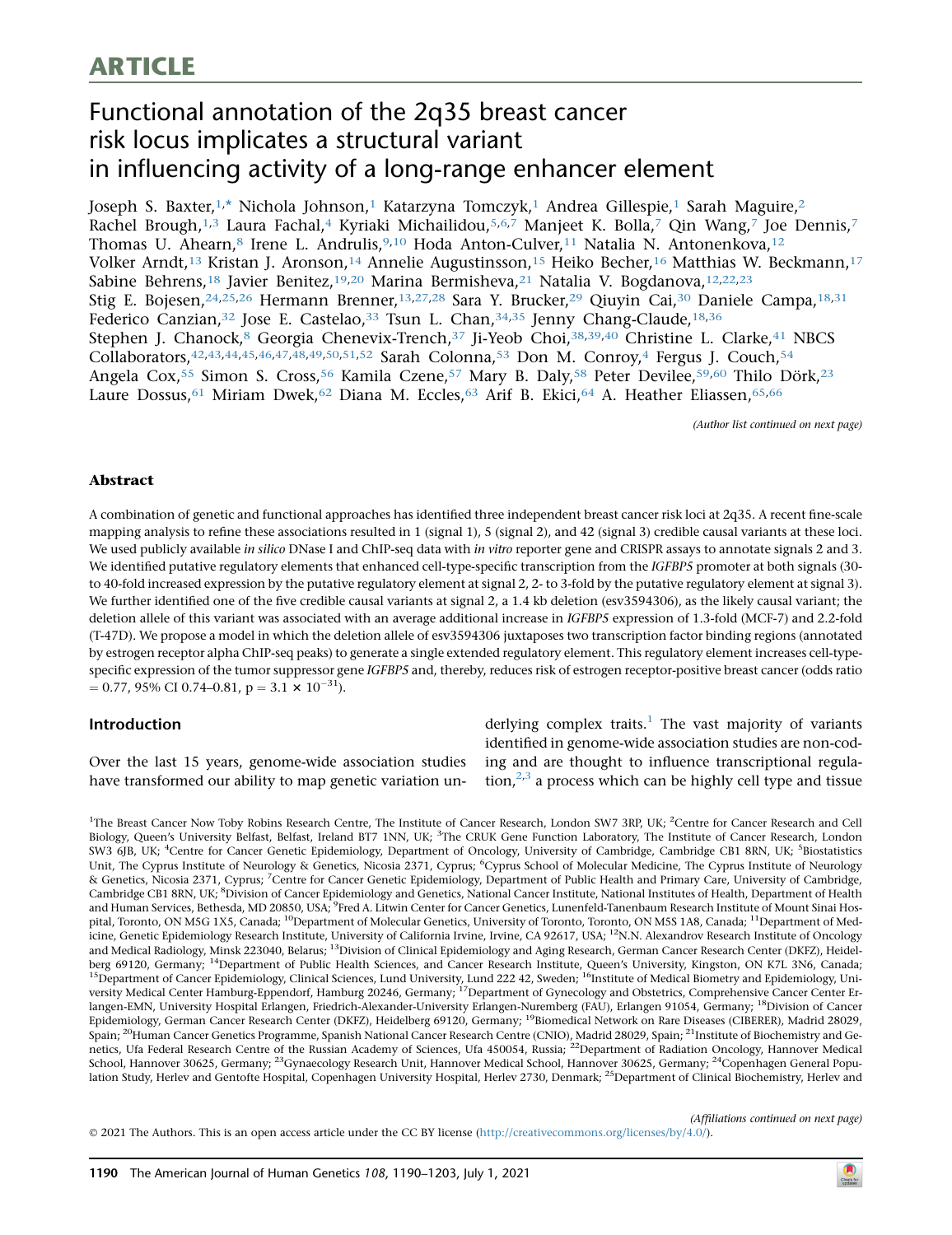Christoph Engel, <sup>67,68</sup> Peter A. Fasching, <sup>17,69</sup> Jonine Figueroa, <sup>8,70,71</sup> Henrik Flyger, <sup>72</sup> Manuela Gago-Dominguez, 73,74 Chi Gao, 66,75 Montserrat García-Closas, 8 José A. García-Sáenz, 76 Maya Ghoussaini, 4,77 Graham G. Giles, 78,79,80 Mark S. Goldberg, 81,82 Anna González-Neira, 20 Pascal Guénel,83 Melanie Gündert,84,85,86 Lothar Haeberle,<sup>17</sup> Eric Hahnen,87,88 Christopher A. Haiman,89 Per Hall,57,90 Ute Hamann,91 Mikael Hartman,92,93,94 Sigrid Hatse,95 Jan Hauke,87,88,96 Antoinette Hollestelle,<sup>97</sup> Reiner Hoppe,<sup>98,99</sup> John L. Hopper,<sup>79</sup> Ming-Feng Hou,<sup>100</sup> kConFab Investigators,101,102, ABCTB Investigators103 Hidemi Ito,104,105 Motoki Iwasaki,106 Agnes Jager,97 Anna Jakubowska,<sup>107,108</sup> Wolfgang Janni,<sup>109</sup> Esther M. John,<sup>110,111</sup> Vijai Joseph,<sup>112</sup> Audrey Jung,<sup>18</sup> Rudolf Kaaks,<sup>18</sup> Daehee Kang,<sup>113</sup> Renske Keeman,<sup>114</sup> Elza Khusnutdinova,<sup>21,115</sup> Sung-Won Kim,<sup>116</sup> Veli-Matti Kosma,117,118,119 Peter Kraft,66,75 Vessela N. Kristensen,43,120 Katerina Kubelka-Sabit,121 Allison W. Kurian,<sup>110,111</sup> Ava Kwong,<sup>34,122,123</sup> James V. Lacey,<sup>124,125</sup> Diether Lambrechts,<sup>126,127</sup> Nicole L. Larson,128 Susanna C. Larsson,129,130 Loic Le Marchand,131 Flavio Lejbkowicz,132 Jingmei Li,94,133

(Author list continued on next page)

Gentofte Hospital, Copenhagen University Hospital, Herlev 2730, Denmark; <sup>26</sup>Faculty of Health and Medical Sciences, University of Copenhagen, Copenhagen 2200, Denmark; <sup>27</sup>Division of Preventive Oncology, German Cancer Research Center (DKFZ) and National Center for Tumor Diseases (NCT), Heidelberg 69120, Germany; <sup>28</sup>German Cancer Consortium (DKTK), German Cancer Research Center (DKFZ), Heidelberg 69120, Germany; <sup>29</sup>Department of Gynecology and Obstetrics, University of Tübingen, Tübingen 72076, Germany; <sup>30</sup>Division of Epidemiology, Department of Medicine, Vanderbilt Epidemiology Center, Vanderbilt-Ingram Cancer Center, Vanderbilt University School of Medicine, Nashville, TN 37232, USA; <sup>31</sup>Department of Biology, University of Pisa, Pisa 56126, Italy; <sup>32</sup>Genomic Epidemiology Group, German Cancer Research Center (DKFZ), Heidelberg 69120, Germany; <sup>33</sup>Oncology and Genetics Unit, Instituto de Investigación Sanitaria Galicia Sur (IISGS), Xerencia de Xestion Integrada de Vigo-SERGAS, Vigo 36312, Spain; <sup>34</sup>Hong Kong Hereditary Breast Cancer Family Registry, Hong Kong; <sup>35</sup>Department of Molecular Pathology, Hong Kong Sanatorium and Hospital, Hong Kong; <sup>36</sup>Cancer Epidemiology Group, University Cancer Center Hamburg (UCCH), University Medical Center Hamburg-Eppendorf, Hamburg 20246, Germany; 37Department of Genetics and Computational Biology, QIMR Berghofer Medical Research Institute, Brisbane, QLD 4006, Australia; <sup>38</sup>Department of Biomedical Sciences, Seoul National University Graduate School, Seoul 03080, Korea; <sup>39</sup>Cancer Research Institute, Seoul National University, Seoul 03080, Korea; <sup>40</sup>Institute of Health Policy and Management, Seoul National University Medical Research Center, Seoul 03080, Korea; <sup>41</sup>Westmead Institute for Medical Research, University of Sydney, Sydney, NSW 2145, Australia; <sup>42</sup>Department of Cancer Genetics, Institute for Cancer Research, Oslo University Hospital-Radiumhospitalet, Oslo 0379, Norway; <sup>43</sup>Institute of Clinical Medicine, Faculty of Medicine, University of Oslo, Oslo 0450, Norway; <sup>44</sup>Department of Research, Vestre Viken Hospital, Drammen 3019, Norway; <sup>45</sup>Section for Breast and Endocrine Surgery, Department of Cancer, Division of Surgery, Cancer and Transplantation Medicine, Oslo University Hospital-Ullevål, Oslo 0450, Norway; <sup>46</sup>Department of Radiology and Nuclear Medicine, Oslo University Hospital, Oslo 0379, Norway; 47Department of Pathology, Akershus University Hospital, Lørenskog 1478, Norway; 48Department of Tumor Biology, Institute for Cancer Research, Oslo University Hospital, Oslo 0379, Norway; <sup>49</sup>Department of Oncology, Division of Surgery, Cancer and Transplantation Medicine, Oslo University Hospital-Radiumhospitalet, Oslo 0379, Norway; <sup>50</sup>National Advisory Unit on Late Effects after Cancer Treatment, Oslo University Hospital-Radiumhospitalet, Oslo 0379, Norway; <sup>51</sup>Department of Oncology, Akershus University Hospital, Lørenskog 1478, Norway; <sup>52</sup>Breast Cancer Research Consortium, Oslo University Hospital, Oslo 0379, Norway; <sup>53</sup>Department of Medicine, Huntsman Cancer Institute, Salt Lake City, UT 84112, USA; <sup>54</sup>Department of Laboratory Medicine and Pathology, Mayo Clinic, Rochester, MN 55905, USA; <sup>55</sup>Sheffield Institute for Nucleic Acids (SInFoNiA), Department of Oncology and Metabolism, University of Sheffield, Sheffield S10 2TN, UK; <sup>56</sup>Academic Unit of Pathology, Department of Neuroscience, University of Sheffield, Sheffield S10 2TN, UK; <sup>57</sup>Department of Medical Epidemiology and Biostatistics, Karolinska Institutet, Stockholm 171 65, Sweden; <sup>58</sup>Department of Clinical Genetics, Fox Chase Cancer Center, Philadelphia, PA 19111, USA; <sup>59</sup>Department of Pathology, Leiden University Medical Center, Leiden 2333 ZA, the Netherlands; <sup>60</sup>Department of Human Genetics, Leiden University Medical Center, Leiden 2333 ZA, the Netherlands; <sup>61</sup>Nutrition and Metabolism Section, International Agency for Research on Cancer (IARC-WHO), Lyon 69372, France; <sup>62</sup>School of Life Sciences, University of Westminster, London W1B 2HW, UK; <sup>63</sup>Faculty of Medicine, University of Southampton, Southampton SO17 1BJ, UK; <sup>64</sup>Institute of Human Genetics, University Hospital Erlangen, Friedrich-Alexander University Erlangen-Nuremberg, Comprehensive Cancer Center Erlangen-EMN, Erlangen 91054, Germany; <sup>65</sup>Channing Division of Network Medicine, Department of Medicine, Brigham and Women's Hospital and Harvard Medical School, Boston, MA 02115, USA; <sup>66</sup>Department of Epidemiology, Harvard T.H. Chan School of Public Health, Boston, MA 02115, USA; <sup>67</sup>Institute for Medical Informatics, Statistics and Epidemiology, University of Leipzig, Leipzig 04107, Germany; <sup>68</sup>LIFE - Leipzig Research Centre for Civilization Diseases, University of Leipzig, Leipzig 04103, Germany; <sup>69</sup>David Geffen School of Medicine, Department of Medicine Division of Hematology and Oncology, University of California at Los Angeles, Los Angeles, CA 90095, USA; <sup>70</sup>Usher Institute of Population Health Sciences and Informatics, The University of Edinburgh, Edinburgh EH16 4UX, UK; <sup>71</sup>Cancer Research UK Edinburgh Centre, The University of Edinburgh, Edinburgh EH4 2XR, UK; <sup>72</sup>Department of Breast Surgery, Herlev and Gentofte Hospital, Copenhagen University Hospital, Herlev 2730, Denmark; <sup>73</sup>Fundación Pública Galega de Medicina Xenómica, Instituto de Investigación Sanitaria de Santiago de Compostela (IDIS), Complejo Hospitalario Universitario de Santiago, SERGAS, Santiago de Compostela 15706, Spain; <sup>74</sup>Moores Cancer Center, University of California San Diego, La Jolla, CA 92037, USA; <sup>75</sup>Program in Genetic Epidemiology and Statistical Genetics, Harvard T.H. Chan School of Public Health, Boston, MA 02115, USA; <sup>76</sup>Medical Oncology Department, Hospital Clínico San Carlos, Instituto de Investigación Sanitaria San Carlos (IdISSC), Centro Investigación Biomédica en Red de Cáncer (CIBERONC), Madrid 28040, Spain; <sup>77</sup>Open Targets, Core Genetics Team, Wellcome Sanger Institute, Hinxton, Cambridge CB10 1SA, UK; 78Cancer Epidemiology Division, Cancer Council Victoria, Melbourne, VIC 3004, Australia; 79Centre for Epidemiology and Biostatistics, Melbourne School of Population and Global Health, The University of Melbourne, Melbourne, VIC 3010, Australia;  $\mathrm{^{80}Pre}$ cision Medicine, School of Clinical Sciences at Monash Health, Monash University, Clayton, VIC 3168, Australia; 81Department of Medicine, McGill University, Montréal, QC H4A 3J1, Canada; <sup>82</sup>Division of Clinical Epidemiology, Royal Victoria Hospital, McGill University, Montréal, QC H4A 3J1, Canada; 83Center for Research in Epidemiology and Population Health (CESP), Team Exposome and Heredity, INSERM, University Paris-Saclay, Villejuif 94805, France; <sup>84</sup>Molecular Epidemiology Group, C080, German Cancer Research Center (DKFZ), Heidelberg 69120, Germany; <sup>85</sup>Molecular Biology of Breast Cancer, University Womens Clinic Heidelberg, University of Heidelberg, Heidelberg 69120, Germany; <sup>86</sup>Institute of Diabetes Research, Helmholtz Zentrum München, German Research Center for Environmental Health, Neuherberg 85764, Germany; <sup>87</sup>Center for Familial Breast and Ovarian Cancer, Faculty of Medicine and University Hospital Cologne, University of Cologne, Cologne 50937, Germany; <sup>88</sup>Center for Integrated Oncology (CIO), Faculty of Medicine and University Hospital Cologne, University of Cologne, Cologne 50937, Germany; <sup>89</sup>Department of Preventive Medicine, Keck School of Medicine, University of Southern California, Los Angeles, CA 90033, USA; <sup>90</sup>Department of Oncology, Södersjukhuset, Stockholm 118 83, Sweden; <sup>91</sup>Molecular Genetics of Breast Cancer, German Cancer Research Center (DKFZ), Heidelberg 69120, Germany; <sup>92</sup>Saw Swee Hock School of Public Health, National

(Affiliations continued on next page)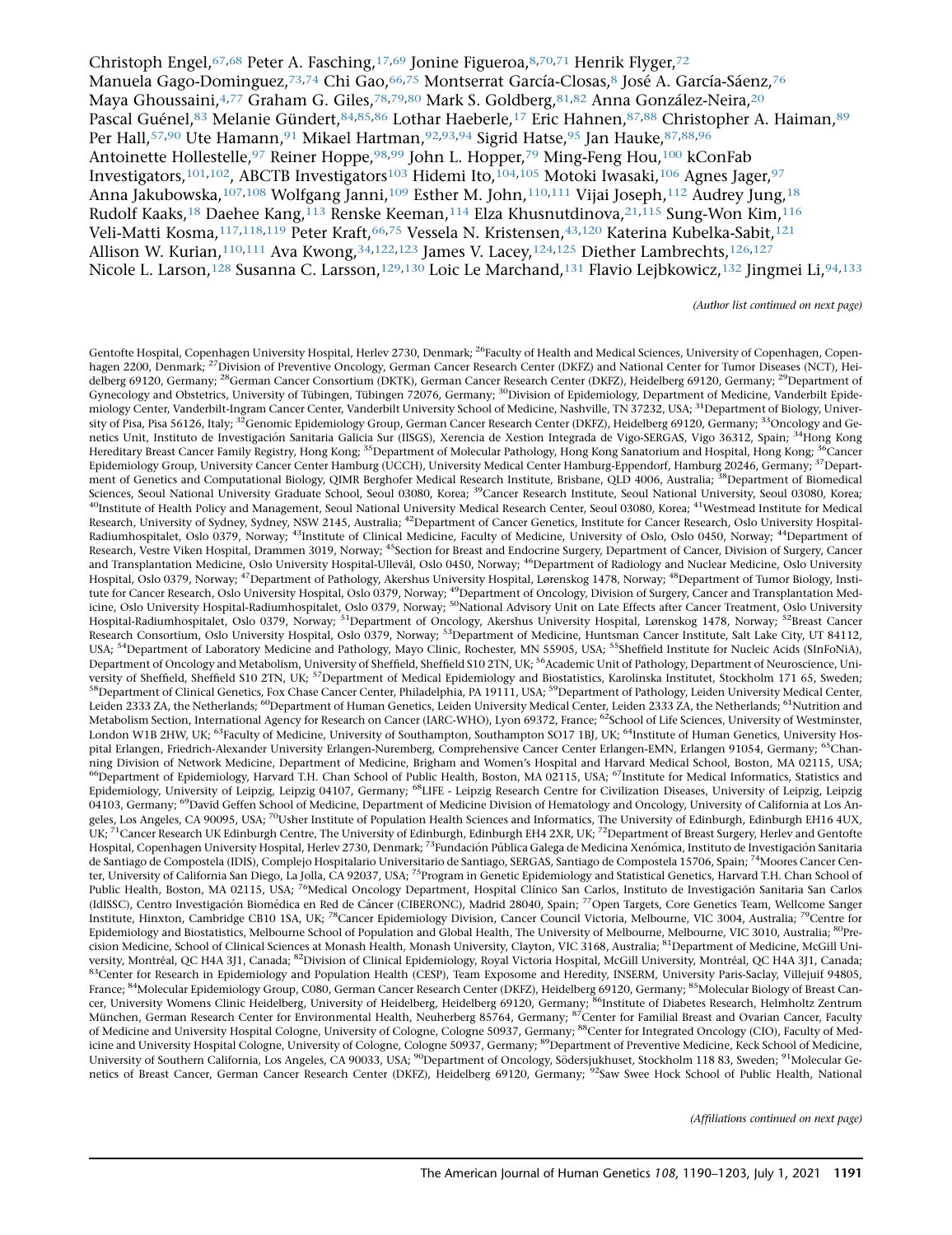Jirong Long,<sup>30</sup> Artitaya Lophatananon,<sup>134</sup> Jan Lubiński,<sup>107</sup> Arto Mannermaa,<sup>117,118,119</sup> Mehdi Manoochehri, <sup>91</sup> Siranoush Manoukian, <sup>135</sup> Sara Margolin, <sup>90,136</sup> Keitaro Matsuo, <sup>104,105</sup> Dimitrios Mavroudis,<sup>137</sup> Rebecca Mayes,<sup>4</sup> Usha Menon,<sup>138</sup> Roger L. Milne,<sup>78,79,80</sup> Nur Aishah Mohd Taib,<sup>139</sup> Kenneth Muir,<sup>134</sup> Taru A. Muranen,<sup>140</sup> Rachel A. Murphy,<sup>141,142</sup> Heli Nevanlinna,<sup>140</sup> Katie M. O'Brien,<sup>143</sup> Kenneth Offit,<sup>112,144</sup> Janet E. Olson,<sup>128</sup> Håkan Olsson,<sup>15</sup> Sue K. Park,<sup>39,113,145</sup> Tjoung-Won Park-Simon,<sup>23</sup> Alpa V. Patel,<sup>146</sup> Paolo Peterlongo,<sup>147</sup> Julian Peto,<sup>148</sup> Dijana Plaseska-Karanfilska,<sup>149</sup> Nadege Presneau,<sup>62</sup> Katri Pylkäs,<sup>150,151</sup> Brigitte Rack,<sup>109</sup> Gad Rennert,<sup>132</sup> Atocha Romero,<sup>152</sup> Matthias Ruebner,<sup>17</sup> Thomas Rüdiger,<sup>153</sup> Emmanouil Saloustros,<sup>154</sup> Dale P. Sandler,<sup>143</sup> Elinor J. Sawyer,<sup>155</sup> Marjanka K. Schmidt,<sup>114,156</sup> Rita K. Schmutzler,<sup>87,88,96</sup> Andreas Schneeweiss,<sup>85,157</sup> Minouk J. Schoemaker,<sup>158</sup> Mitul Shah,<sup>4</sup> Chen-Yang Shen,<sup>159,160</sup> Xiao-Ou Shu,<sup>30</sup> Jacques Simard,<sup>161</sup> Melissa C. Southey,<sup>78,80,162</sup> Jennifer Stone,79,163 Harald Surowy,84,85 Anthony J. Swerdlow,158,164 Rulla M. Tamimi,66,165

(Author list continued on next page)

University of Singapore, Singapore 119077, Singapore; <sup>93</sup>Department of Surgery, National University Hospital, Singapore 119228, Singapore; <sup>94</sup>Yong Loo Lin School of Medicine, National University of Singapore, Singapore 119077, Singapore; <sup>95</sup>Laboratory of Experimental Oncology (LEO), Department of Oncology, KU Leuven, Leuven Cancer Institute, Leuven 3000, Belgium; <sup>96</sup>Center for Molecular Medicine Cologne (CMMC), Faculty of Medicine and University Hospital Cologne, University of Cologne, Cologne 50931, Germany; <sup>97</sup>Department of Medical Oncology, Erasmus MC Cancer Institute, Rotterdam 3015 GD, the Netherlands; <sup>98</sup>Dr. Margarete Fischer-Bosch-Institute of Clinical Pharmacology, Stuttgart 70376, Germany; <sup>99</sup>University of Tübingen, Tübingen 72074, Germany; <sup>100</sup>Department of Surgery, Kaohsiung Municipal Hsiao-Kang Hospital, Kaohsiung 812, Taiwan; <sup>101</sup>Research Department, Peter Mac-Callum Cancer Center, Melbourne, VIC 3000, Australia; <sup>102</sup>Sir Peter MacCallum Department of Oncology, The University of Melbourne, Melbourne, Melbourne, VIC 3000, Australia; <sup>103</sup>Australian Breast Cancer Tissue Bank, Westmead Institute for Medical Research, University of Sydney, Sydney, NSW 2145, Australia; <sup>104</sup>Division of Cancer Epidemiology and Prevention, Aichi Cancer Center Research Institute, Nagoya 464-8681, Japan; <sup>105</sup>Division of Cancer Epidemiology, Nagoya University Graduate School of Medicine, Nagoya 466-8550, Japan; <sup>106</sup>Division of Epidemiology, Center for Public Health Sciences, National Cancer Center, Tokyo 104-0045, Japan; <sup>107</sup>Department of Genetics and Pathology, Pomeranian Medical University, Szczecin 71-252, Poland; <sup>108</sup>Independent Laboratory of Molecular Biology and Genetic Diagnostics, Pomeranian Medical University, Szczecin 71-252, Poland; 109Department of Gynaecology and Obstetrics, University Hospital Ulm, Ulm 89075, Germany; <sup>110</sup>Department of Epidemiology & Population Health, Stanford University School of Medicine, Stanford, CA 94305, USA; <sup>111</sup>Department of Medicine, Division of Oncology, Stanford Cancer Institute, Stanford University School of Medicine, Stanford, CA 94304, USA; <sup>112</sup>Clinical Genetics Research Lab, Department of Cancer Biology and Genetics, Memorial Sloan Kettering Cancer Center, New York, NY 10065, USA; <sup>113</sup>Department of Preventive Medicine, Seoul National University College of Medicine, Seoul 03080, Korea; <sup>114</sup>Division of Molecular Pathology, the Netherlands Cancer Institute - Antoni van Leeuwenhoek Hospital, Amsterdam 1066 CX, the Netherlands; <sup>115</sup>Department of Genetics and Fundamental Medicine, Bashkir State University, Ufa 450000, Russia; <sup>116</sup>Department of Surgery, Daerim Saint Mary's Hospital, Seoul 07442, Korea; <sup>117</sup>Translational Cancer Research Area, University of Eastern Finland, Kuopio 70210, Finland; <sup>118</sup>Institute of Clinical Medicine, Pathology and Forensic Medicine, University of Eastern Finland, Kuopio 70210, Finland; 119Biobank of Eastern Finland, Kuopio University Hospital, Kuopio, Finland; 120Department of Medical Genetics, Oslo University Hospital and University of Oslo, Oslo 0379, Norway; <sup>121</sup>Department of Histopathology and Cytology, Clinical Hospital Acibadem Sistina, Skopje 1000, Republic of North Macedonia; 122Department of Surgery, The University of Hong Kong, Hong Kong; 123Department of Surgery and Cancer Genetics Center, Hong Kong Sanatorium and Hospital, Hong Kong; <sup>124</sup>Department of Computational and Quantitative Medicine, City of Hope, Duarte, CA 91010, USA; <sup>125</sup>City of Hope Comprehensive Cancer Center, City of Hope, Duarte, CA 91010, USA; <sup>126</sup>VIB Center for Cancer Biology, Leuven 3001, Belgium; <sup>127</sup>Laboratory for Translational Genetics, Department of Human Genetics, University of Leuven, Leuven 3000, Belgium; <sup>128</sup>Department of Health Sciences Research, Mayo Clinic, Rochester, MN 55905, USA; <sup>129</sup>Institute of Environmental Medicine, Karolinska Institutet, Stockholm 171 77, Sweden; <sup>130</sup>Department of Surgical Sciences, Uppsala University, Uppsala 751 05, Sweden; <sup>131</sup>Epidemiology Program, University of Hawaii Cancer Center, Honolulu, HI 96813, USA; <sup>132</sup>Clalit National Cancer Control Center, Carmel Medical Center and Technion Faculty of Medicine, Haifa 35254, Israel; <sup>133</sup>Human Genetics Division, Genome Institute of Singapore, Singapore 138672, Singapore; <sup>134</sup>Division of Population Health, Health Services Research and Primary Care, School of Health Sciences, Faculty of Biology, Medicine and Health, The University of Manchester, Manchester M13 9PL, UK; 135Unit of Medical Genetics, Department of Medical Oncology and Hematology, Fondazione IRCCS Istituto Nazionale dei Tumori di Milano, Milan 20133, Italy; <sup>136</sup>Department of Clinical Science and Education, Södersjukhuset, Karolinska Institutet, Stockholm 118 83, Sweden; <sup>137</sup>Department of Medical Oncology, University Hospital of Heraklion, Heraklion 711 10, Greece; <sup>138</sup>Institute of Clinical Trials & Methodology, University College London, London WC1V 6LJ, UK; <sup>139</sup>Breast Cancer Research Unit, University Malaya Cancer Research Institute, Faculty of Medicine, University of Malaya, Kuala Lumpur 50603, Malaysia; 140Department of Obstetrics and Gynecology, Helsinki University Hospital, University of Helsinki, Helsinki 00290, Finland; <sup>141</sup>School of Population and Public Health, University of British Columbia, Vancouver, BC V6T 1Z4, Canada; 142Cancer Control Research, BC Cancer, Vancouver, BC V5Z 1L3, Canada; <sup>143</sup>Epidemiology Branch, National Institute of Environmental Health Sciences, NIH, Research Triangle Park, NC 27709, USA; <sup>144</sup>Clinical Genetics Service, Department of Medicine, Memorial Sloan Kettering Cancer Center, New York, NY 10065, USA; <sup>145</sup>Convergence Graduate Program in Innovative Medical Science, Seoul National University College of Medicine, Seoul 03080, Korea; <sup>146</sup>Department of Population Science, American Cancer Society, Atlanta, GA 30303, USA; <sup>147</sup>Genome Diagnostics Program, IFOM - the FIRC Institute of Molecular Oncology, Milan 20139, Italy; <sup>148</sup>Department of Non-Communicable Disease Epidemiology, London School of Hygiene and Tropical Medicine, London WC1E 7HT, UK;<sup>149</sup>Research Centre for Genetic Engineering and Biotechnology 'Georgi D. Efremov', MASA, Skopje 1000, Republic of North Macedonia; 150Laboratory of Cancer Genetics and Tumor Biology, Cancer and Translational Medicine Research Unit, Biocenter Oulu, University of Oulu, Oulu 90570, Finland; 151Laboratory of Cancer Genetics and Tumor Biology, Northern Finland Laboratory Centre Oulu, Oulu 90570, Finland; <sup>152</sup>Medical Oncology Department, Hospital Universitario Puerta de Hierro, Madrid 28222, Spain; 153Institute of Pathology, Staedtisches Klinikum Karlsruhe, Karlsruhe 76133, Germany; <sup>154</sup>Department of Oncology, University Hospital of Larissa, Larissa 411 10, Greece; <sup>155</sup>School of Cancer & Pharmaceutical Sciences, Comprehensive Cancer Centre, Guy's Campus, King's College London, London, UK; <sup>156</sup>Division of Psychosocial Research and Epidemiology, the Netherlands Cancer Institute - Antoni van Leeuwenhoek hospital, Amsterdam 1066 CX, the Netherlands; <sup>157</sup>National Center for Tumor Diseases, University Hospital and German Cancer Research Center, Heidelberg 69120, Germany; <sup>158</sup>Division of Genetics and Epidemiology, The Institute of Cancer Research, London SM2 5NG, UK; 159Institute of Biomedical Sciences, Academia Sinica, Taipei 115, Taiwan; <sup>160</sup>School of Public Health, China Medical University, Taichung, Taiwan; <sup>161</sup>Genomics Center, Centre Hospitalier Universitaire de Québec - Université Laval Research Center, Québec City, QC G1V 4G2, Canada; <sup>162</sup>Department of Clinical Pathology, The University of Melbourne, Melbourne, VIC 3010, Australia; <sup>163</sup>Genetic Epidemiology Group, School of Population and Global Health, University of Western Australia, Perth, WA 6000, Australia; <sup>164</sup>Division of Breast Cancer Research, The Institute of Cancer Research, London SW7 3RP, UK; <sup>165</sup>Department of Population Health Sciences, Weill Cornell Medicine, New York, NY 10065, USA; <sup>166</sup>Epigenetic and Stem Cell Biology Laboratory, National Institute of Environmental Health Sciences, NIH, Research

(Affiliations continued on next page)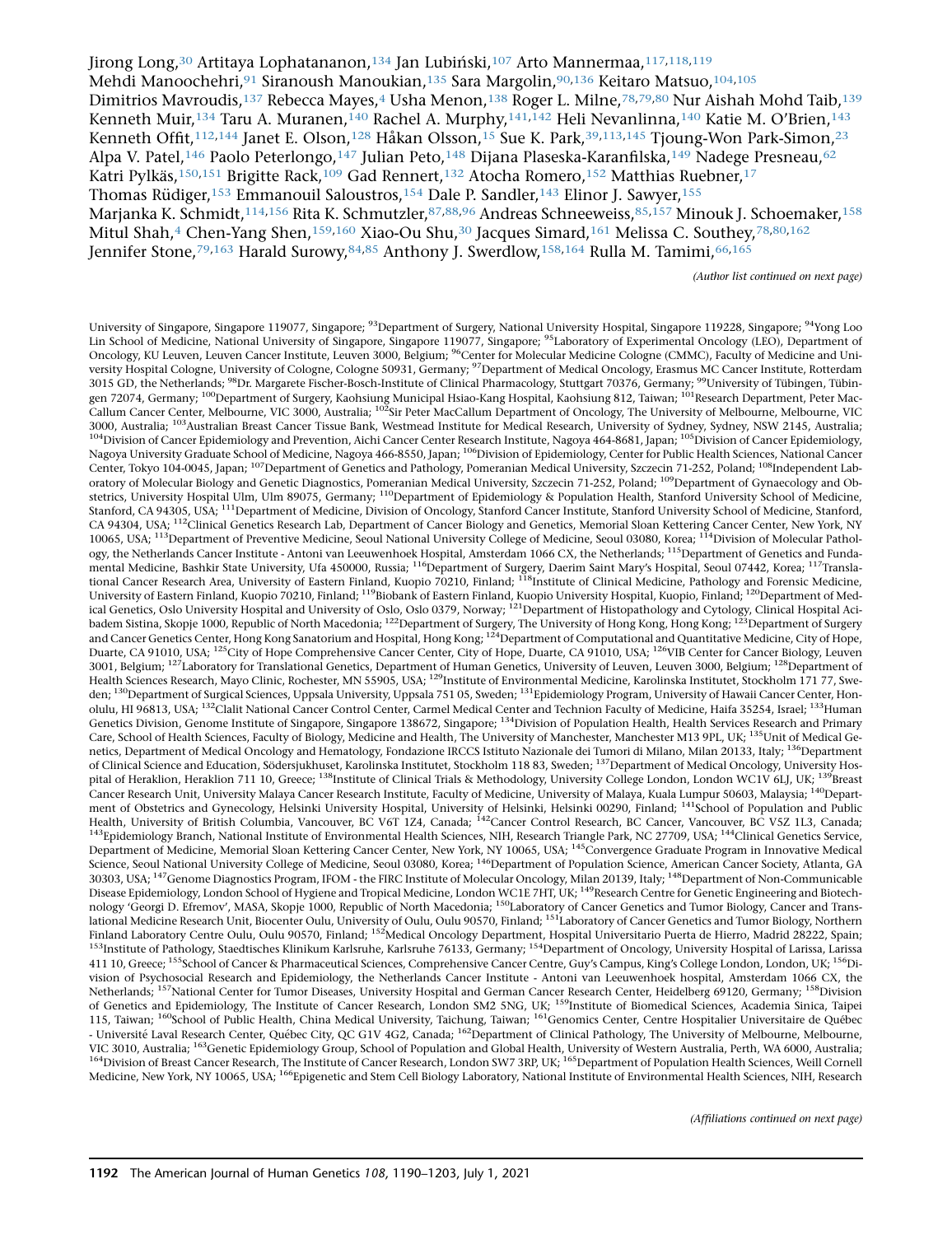William J. Tapper,<sup>63</sup> Jack A. Taylor,<sup>143,166</sup> Soo Hwang Teo,<sup>167,168</sup> Lauren R. Teras,<sup>146</sup> Mary Beth Terry,<sup>169</sup> Amanda E. Toland,<sup>170</sup> Ian Tomlinson,<sup>171,172</sup> Thérèse Truong,<sup>83</sup> Chiu-Chen Tseng,<sup>89</sup> Michael Untch,<sup>173</sup> Celine M. Vachon, 174 Ans M.W. van den Ouweland, 175 Sophia S. Wang, 124, 125 Clarice R. Weinberg, 176 Camilla Wendt,<sup>136</sup> Stacey J. Winham,<sup>177</sup> Robert Winqvist,<sup>150,151</sup> Alicja Wolk,<sup>129,130</sup> Anna H. Wu,<sup>89</sup> Taiki Yamaji,<sup>106</sup> Wei Zheng,<sup>30</sup> Argyrios Ziogas,<sup>11</sup> Paul D.P. Pharoah,<sup>4,7</sup> Alison M. Dunning,<sup>4</sup> Douglas F. Easton,  $4,7$  Stephen J. Pettitt,  $1,3$  Christopher J. Lord,  $1,3$  Syed Haider, 1 Nick Orr,  $2$ and Olivia Fletcher<sup>1,\*</sup>

specific. $4$  Our ability to translate these findings into a greater understanding of the mechanisms that influence an individual woman's risk will require the identification of causal variants (as opposed to correlative variants), the targets of these functional variants (the genes or non-coding RNAs that mediate the associations observed in genome-wide association studies) and an understanding of the disease causal cell types and processes.<sup>1</sup> Genomewide association studies of breast cancer coupled with large-scale replication and fine-mapping studies have led to the identification of approximately 200 breast cancer risk loci; $3,5-9$  two of these loci, annotated by rs13387042<sup>10</sup> and rs16857609,<sup>5</sup> map to a gene desert at chromosome 2q35. Fine-scale mapping, combined with in silico annotation, reporter gene assays, and allele-specific qRT-PCR led to the identification of a putative causal variant (rs4442975) at the rs13387042  $locus.^{11,12}$ rs4442975, which is highly correlated with the tag SNP rs13387042 ( $r^2 = 0.92$ ,  $D' = 0.96$ ), maps to a consensus binding site for the transcription factor (TF) forkhead box A1 (FOXA1 [MIM: 602294]) with the alternative T-allele promoting binding of  $FOXA1$ .<sup>11,12</sup> To date, no putative causal variant at the rs16857609 locus has been reported. Chromatin interaction methods implicate IGFBP5 (MIM: 146734) as the target gene at both  $loci^{11-13}$  and for the rs13387042 locus, eQTL analyses demonstrated association of the protective T-allele with slightly increased IGFBP5 levels in normal breast tissue $11$  and estrogen receptor-positive ( $ER^+$ ) breast cancers.<sup>12</sup>

Taking a functional approach based on chromosome conformation capture (3C) assays that were anchored at the IGFBP5 promoter, Wyszynski and colleagues identified a putative regulatory element centered on a structural variant (SV; esv3594306) that maps approximately 400 kb telomeric to IGFBP5.<sup>14</sup> Allele-specific expression analyses and follow-up genotyping identified 14 highly correlated variants (all  $r^2 > 0.8$  with the top SNP, rs34005590) associated with breast cancer risk, which represent a third risk signal (OR = 0.82, p = 5.6  $\times$  10<sup>-17</sup>).<sup>14</sup>

In this analysis we report fine-scale mapping of the 2q35 region in European and Asian individuals with breast cancer and control subjects from the Breast Cancer Association Consortium. We confirm three independent, highconfidence signals at 2q35 annotated by rs13387042 (signal 1), rs138522813 (signal 2), and rs16857609 (signal 3). We carry out functional annotation of credible variants at signals 2 and 3 and implicate the deletion variant (esv3594306) at signal 2 as causally associated with increased IGFBP5 expression and reduced breast cancer risk.

## Material and methods

### Fine-scale mapping of the 2q35 breast cancer risk locus

Fine-scale mapping of the 2q35 breast cancer risk locus was carried out as part of a large collaborative project; full details have been published.<sup>3</sup> Briefly, for the current analysis we accessed data from 94,391 individuals with invasive breast cancer and 83,477 individuals of European ancestry and 12,481 individuals with invasive breast cancer and 12,758 control subjects of Asian ancestry from 87 studies participating in the Breast Cancer Association Consortium. All participating studies were approved by their appropriate ethics review board and all subjects provided informed consent.

Directly genotyped or imputed (info score > 0.8) calls for 10,314 SNPs mapping to a 1.4 Mb region at 2q35 (chr2:217,405,832– 218,796,508; GRCh37/hg19) were available for analysis. At this threshold, the proportions of common variants (MAF  $\geq$  0.05), low-frequency variants (0.01  $\leq$  MAF  $<$  0.05), and rare variants  $(0.001 \leq \text{MAF} < 0.01)^3$  that could be analyzed were 89.7%, 68.5%, and 3.6%, respectively, for OncoArray and 64.2%, 40.5%, and 0.8%, respectively, for iCOGS. Analysis of the association between each SNP and risk of breast cancer was performed using unconditional logistic regression assuming a log-additive genetic model, adjusted for study and up to 15 ancestry-informative principal components. p values were calculated using Wald tests. Forward stepwise logistic regression was used to explore whether additional loci in the fine-mapping region were independently associated with breast cancer risk. We carried out stratified analyses to determine whether each of the independent associations

Triangle Park, NC 27709, USA; <sup>167</sup>Breast Cancer Research Programme, Cancer Research Malaysia, Subang Jaya, Selangor 47500, Malaysia; <sup>168</sup>Department of Surgery, Faculty of Medicine, University of Malaya, Kuala Lumpur 50603, Malaysia; <sup>169</sup>Department of Epidemiology, Mailman School of Public Health, Columbia University, New York, NY 10032, USA; <sup>170</sup>Department of Cancer Biology and Genetics, The Ohio State University, Columbus, OH 43210, USA; <sup>171</sup>Institute of Cancer and Genomic Sciences, University of Birmingham, Birmingham B15 2TT, UK; <sup>172</sup>Wellcome Trust Centre for Human Genetics and Oxford NIHR Biomedical Research Centre, University of Oxford, Oxford OX3 7BN, UK; <sup>173</sup>Department of Gynecology and Obstetrics, Helios Clinics Berlin-Buch, Berlin 13125, Germany; <sup>174</sup>Department of Health Science Research, Division of Epidemiology, Mayo Clinic, Rochester, MN 55905, USA; <sup>175</sup>Department of Clinical Genetics, Erasmus University Medical Center, Rotterdam 3015 GD, the Netherlands; <sup>176</sup>Biostatistics and Computational Biology Branch, National Institute of Environmental Health Sciences, NIH, Research Triangle Park, NC 27709, USA; <sup>177</sup>Department of Health Sciences Research, Division of Biomedical Statistics and Informatics, Mayo Clinic, Rochester, MN 55905, USA

\*Correspondence: [joseph.baxter@icr.ac.uk](mailto:joseph.baxter@icr.ac.uk) (J.S.B.), [olivia.fletcher@icr.ac.uk](mailto:olivia.fletcher@icr.ac.uk) (O.F.)

[https://doi.org/10.1016/j.ajhg.2021.05.013.](https://doi.org/10.1016/j.ajhg.2021.05.013)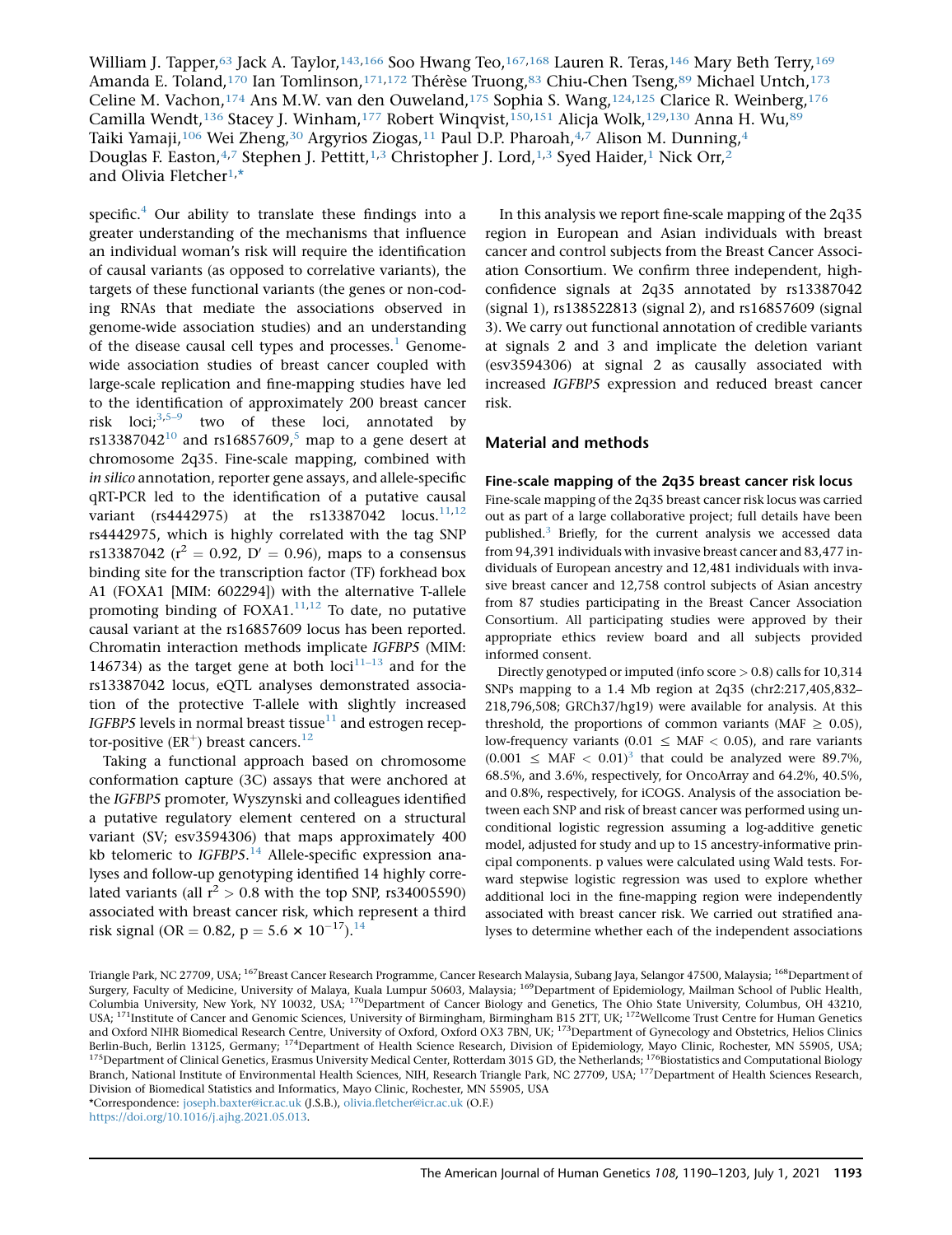differed according to estrogen receptor (ER) status; heterogeneity between stratum-specific estimates was assessed using Cochran's Q-test. All statistical analyses were carried out using R version 3.6.1.

## In silico annotation of credible variants

Credible variants at each of the three independent signals were aligned with DNase I and ChIP-seq data (P300 [EP300 (MIM: 602700)], H3K27Ac, H3K4me1, FOXA1, GATA3 [MIM: 131320], ERa [ESR1 (MIM: 133430)]) generated in T-47D and MCF-7 breast cancer cells<sup>15–17</sup> (Table S1).

## Cloning of reporter assay constructs

All reporter assay plasmids were derived using the pGL4 reporter vector (Promega). Reporter vectors were constructed using a restriction digest-based cloning approach. The IGFBP5 promoter and putative regulatory element regions (containing WT alleles) were synthesized as gBlocks (Integrated DNA Technologies, full details inTable S2). Double restriction digests of plasmid or gBlock were performed using BglII and XhoI (for IGFBP5 promoter) or SalI and BamHI (for putative regulatory element regions) according to the manufacturer's instructions (New England Biolabs [NEB]). Ligations were performed in a 3:1 insert:vector ratio using T4 DNA ligase (NEB), according to manufacturer's instructions. Correct cloning was validated by Sanger sequencing using a commercially available service (Eurofins Genomics). Alternative (ALT) alleles of each variant were introduced into reporter vectors using QuikChange Lightning Site-directed Mutagenesis kit (Agilent Technologies), according to the manufacturer's instructions. Accurate mutagenesis was confirmed by Sanger sequencing (Eurofins Genomics). All reporter gene constructs are shown in Figure S1.

## Cell Culture

T-47D cells were grown in RPMI (GIBCO) supplemented with 10% FBS (GIBCO), 10 µg/mL human insulin (Sigma), and 100 U/mL penicillin with 100 µg/mL streptomycin (Sigma). HCT116 cells were grown in RPMI supplemented with 10% FBS, 100 U/mL penicillin, and  $100 \mu g/mL$  streptomycin. HepG2 cells were grown in EMEM (LGC Standards-ATCC) supplemented with 10% FBS and 100 U/mL penicillin with 100 mg/mL streptomycin. MCF-7 cells (including derivative Cas9-expressing cell lines) and 293T cells were grown in DMEM (GIBCO) supplemented with 10% FBS and 100 U/mL penicillin with 100  $\mu$ g/mL streptomycin. All cell lines were routinely short tandem repeat (STR)-typed and tested for mycoplasma contamination.

## Reporter assays

Reporter assays were performed in T-47D, MCF-7, 293T, HCT116, and HepG2 cell lines. Antibiotics were removed from standard growth media 24 h before transfection to improve viability. For assays performed under standard conditions, approximately 16,000 cells were seeded per well of a 96-well plate for T-47D, MCF-7, and HepG2, and approximately 8,000 cells were seeded per well of a 96-well plate for 293T and HCT116. Transfection was performed upon reaching 70% confluency (~24 h after cell seeding). For assays performed after 17b-estradiol treatment, cells were first hormone starved for 48 h. Approximately 10,000 cells (T-47D) and 8,000 cells (MCF-7) were seeded, per well of a 96-well plate, in standard growth media and cultured for 24 h. The media was then replaced with phenol red-free media (GIBCO) supplemented with 10% charcoal-stripped FBS (GIBCO), 100 U/mL penicillin

with 100 µg/mL streptomycin, 10 nM fulvestrant (I4409, Sigma), and 10 µg/mL human insulin (T-47D only). After 48 h, growth media was replaced with phenol red-free media supplemented with 10% charcoal-stripped FBS, 10 μg/mL human insulin (T-47D only), with the addition of either  $(1)$  10 nM 17 $\beta$ -estradiol (E2758, Sigma) or (2) vehicle (ethanol). Transfection was performed upon reaching 80% confluency (6 h after 17ß-estradiol or vehicle treatment).

Transfection was performed using X-treme GENE HP DNA transfection reagent (Roche). Equimolar amounts of the test pGL4 based firefly luciferase vector and pRL-TK renilla luciferase control (Promega) were combined in a 3:1 reagent:DNA ratio in OptiMEM (Fisher Scientific). After a 30 min incubation at room temperature, 10 mL transfection mixture was added per well. Each biological replicate was performed in technical triplicates with non-transfected, mock-transfected, and pEGFP-transfected controls (Takara Bio Inc). Cells were screened for luciferase activity 48 h after transfection using the Dual-Glo Luciferase Assay System (Promega) according to the manufacturer's instructions.

## Confirmatory genotyping and sequencing of putative regulatory element 2 (PRE2)

Four of the five variants mapping to PRE2 (rs72951831, rs199804270, rs138522813, and esv3594306) are highly correlated based on 1000 Genomes data (1KGP), with the ALT alleles of rs72951831, rs199804270, and rs138522813 all predicted to occur in combination with the ALT (deletion) allele of esv3594306 (esv3594306: rs72951831  $r^2 = 1.0$ ,  $D' = 1.0$ ; esv3594306: rs199804270  $r^2 = 0.95$ ,  $D' = 1.0$ ; esv3594306: rs138522813  $r^2 =$ 1.0,  $D' = 1.0$ ). However, rs572022984 (hg19, chr2:217955897) theoretically maps within the esv3594306 deleted region (chr2:217,955,891–217,957,273) casting doubt on whether the (imputed) rs572022984-del allele could occur in combination with the esv3594306 deletion allele. To clarify this, we genotyped all five variants in 300 randomly selected women participating in the Generations Study<sup>18</sup> using MassARRAY (Agena Bioscience; full details of primers available on request). The number of carriers of the alternative (A>-) allele at rs572022984 (MAF =  $0.035$ ) was 0 (expected number = 21;  $p = 0.00002$ ). To confirm our genotyping, we carried out Sanger sequencing (Eurofins) of a 2.4 kb region spanning (chr2:217,955,586–217,958,000) in two individuals who were heterozygous at the linked PRE2 SNP rs138522813. Primers were: forward 5'-CGCTTCCCCTTCATCACTTG-3' and, reverse 5'-TCTCTCAGGCCAAGTCACAG-3'. Sequencing confirmed the presence of REF and ALT alleles of esv3594306, rs72951831, and rs199804270 (rs138522813 maps just outside the amplified region) but only REF alleles at rs572022984; on this basis we excluded rs572022984 from further analyses.

## Cloning of guides for CRISPR-based enhancer perturbation

Guides were designed using the online design tool CHOPCHOP [\(http://chopchop.cbu.uib.no\)](http://chopchop.cbu.uib.no). Guides were selected based on their proximity to variants of interest and specificity scores. Full details are provided in Table S3. Cloning was performed essentially as described in Ran et al.<sup>19</sup> Briefly, guides were produced as two complementary oligonucleotides with overhangs to facilitate cloning. Oligos were annealed with T4 Polynucleotide Kinase (NEB). The expression vector pKLV-U6gRNA(BbsI)-PGKpuro2ABFP (Addgene #50946) was digested using BbsI (NEB), and ligation performed using T4 DNA ligase (NEB). Cloning was validated by sequencing (Eurofins Genomics).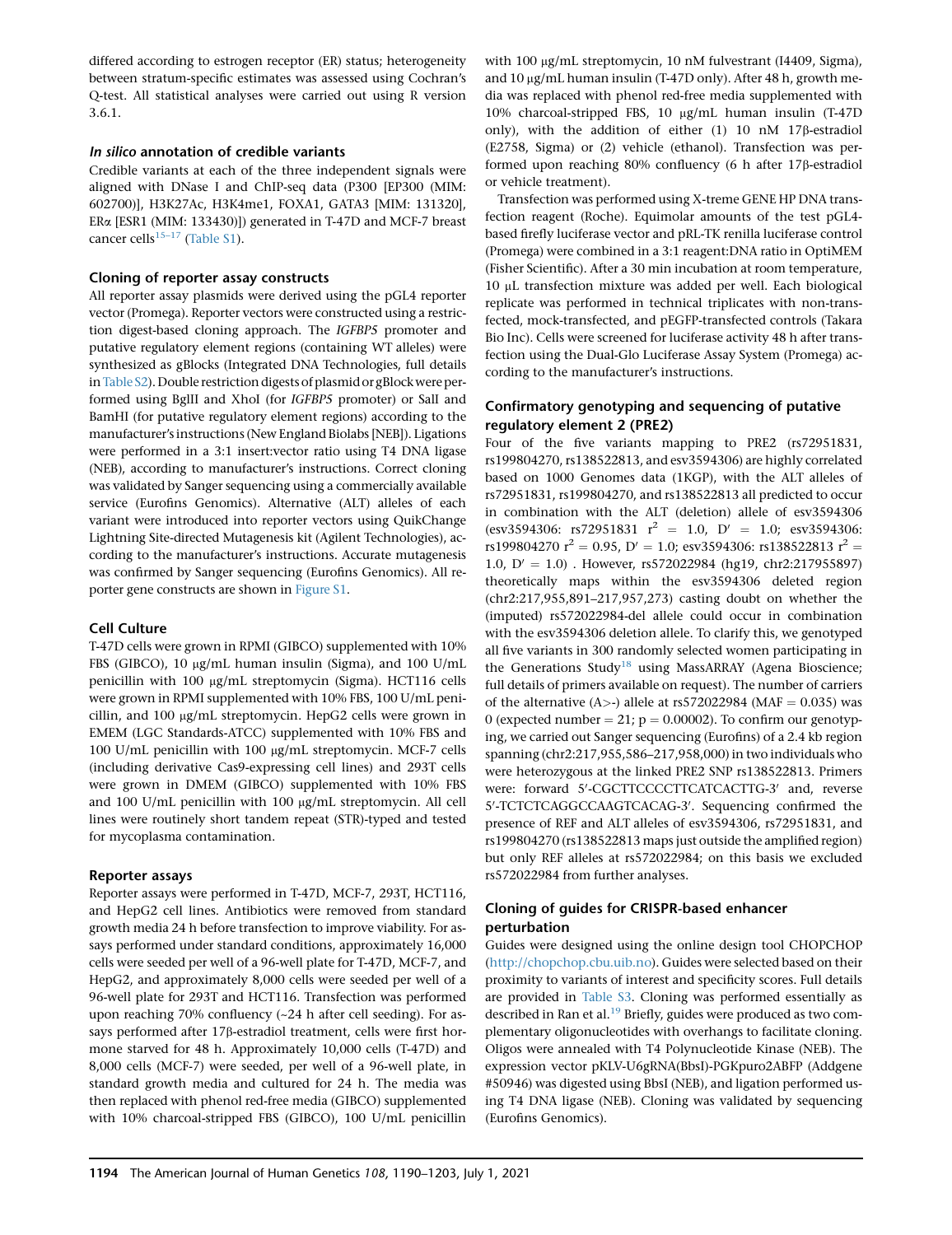#### CRISPR-based enhancer perturbation

All CRISPR cell lines were derived from a parental MCF-7 cell line. Expression of each dCas9 construct was introduced by transduction with a specific Cas9-expressing lentivirus: pGH125\_dCas9-Blast (Addgene #85417) for dCas9; pHR-SFFV-KRAB-dCas9-P2A-mCherry (Addgene #60954) for dCas9-KRAB; Lenti-hEF1-BLAST-dCas9-VPR (Dharmacon, CAS11916) for dCas9-VPR. Successfully transduced cells were then selected for by mCherry expression (dCas9-KRAB) or treatment with 10 µg/mL blasticidin (dCas9 and dCas9-VPR; GIBCO). Cells were then seeded into 24-well plates at a density of 50,000 cells per well. 100  $\mu$ L of sgRNA lentivirus was added. After 24 h, media was replaced and after 48 h cells were lysed using the Cells-to-Ct kit (Life Technologies) for subsequent gene expression analysis by RT-PCR.

#### Real-time PCR

Real-time PCR analysis of gene expression in cDNA samples was performed using Taqman probes (Life Technologies) for IGFPB2 (MIM: 146731), IGFBP5, and RPL37A (MIM: 613314) normalized to the housekeeping gene GAPDH (ThermoFisher; IGFBP2: Hs 01040719\_m1, IGFBP5: Hs00181213\_m1, RPL37A: Hs011023 45\_m1, GAPDH: Hs03929097\_g1). Reactions of 5 mL were established using Taqman Universal Master Mix II, without UNG (Applied Biosystems) according to the manufacturer's instructions.

## Statistical analysis of reporter gene assays and CRISPRbased enhancer perturbation

Firefly luciferase activity was internally normalized to renilla luciferase activity, and each test condition normalized to the ''IGFBP5 promoter-alone'' (IGFBP5-PROM) construct. Setting IGFBP5-PROM to 1.0, for each putative enhancer-containing reporter gene construct we used t tests to test  $(1)$  H<sub>0</sub>: the mean dual luciferase ratio does not differ from 1.0 and (2)  $H_0$ : the ALT construct does not differ from the REF construct. To compare mean dual luciferase ratios for each combination of SNP and SV at PRE2, we used three-way analysis of variance adjusting each variant for all other variants. To account for multiple testing, we used a Bonferroni corrected p value of 0.0056 (individual constructs, Figure 2; 9 tests) and 0.017 (PRE2 combinations, Figure 3; 3 tests).

Relative gene expression was calculated using the  $\Delta\Delta C_T$  method. For the negative control sgRNAs (TAG-1 and TAG-2), we used t tests to test  $H_0$ : the relative gene expression does not differ from 1.0. To maximize the power of subsequent analyses, we then combined the negative control data and for each of the other sgRNAs we tested  $H_0$ : relative gene expression does not differ from the combined negative control relative gene expression. To account for multiple testing, we used a Bonferroni corrected p value of 0.017 (PROM sgRNAs Figures 4A; 3 tests per gene) and 0.0056 (PRE2 sgRNAs, Figures 4B and 4C; 9 tests per gene).

#### Ethics approval and consent to participate

All participating studies were approved by their appropriate ethics review board and all subjects provided informed consent.

### Results

Fine-scale mapping of a 1.4 Mb region at 2q35 (chr2:217,407,297–218,770,424; GRCh37/hg19; Figure 1A) in combined data from up to 109,900 individuals with breast cancer and 88,937 control subjects of European Ancestry from the Breast Cancer Association Consortium confirmed the presence of three independent signals ( $p < 5 \times 10^{-8}$ ; Figure  $S(2)$  at this region.<sup>3</sup> After conditioning on the top SNP at each of these three signals (signal 1, rs4442975; signal 2, rs138522813; signal 3, rs5838651), there were no additional high-confidence signals (defined as signals for which  $p < 1 \times 10^{-6}$ ).<sup>3</sup> Defining credible causal variants at each signal as variants with conditional p values within two orders of magnitude of the index variant there were 1, 5, and 42 credible causal variants at PRE1, PRE2, and PRE3, respectively (Table S4). Fine-scale mapping of this region in women of Asian Ancestry (12,481 affected individuals and 12,758 control subjects) did not identify any population-specific signals (all associations  $p > 5 \times 10^{-8}$ ; Figure S3). None of the credible causal variants at signal 2 was present in women of Asian ancestry. The published causal variant at signal 1 (rs4442975) and all of the signal 3 credible causal variants (Table S5) were nominally associated with breast cancer risk in Asian women ( $p < 0.05$ ). At signal 3, the index variants differ between Europeans and Asians (rs5838651 and 2:218265091:G:<INS:ME:ALU>:218265367, respectively) but none of the European credible causal variants could be excluded on the basis of the Asian data.

The T-allele of rs4442975 was associated with reduced breast cancer risk (per allele OR =  $0.88$ , 95% CI 0.87– 0.89,  $p = 1.3 \times 10^{-75}$  and OR = 0.94, 95% CI 0.89–1.00,  $p = 0.04$  in European and Asian women, respectively) and the delG-allele of rs5838651 was associated with increased risk (per allele OR =  $1.07$ , 95% CI 1.05-1.08,  $p = 1.5 \times 10^{-16}$  and OR = 1.07, 95% CI 1.03-1.11,  $p = 0.0008$  in European and Asian women, respectively; Table 1). The delT-allele of rs138522813 was associated with reduced risk (carrier  $OR = 0.80$  95% CI 0.77-0.83,  $p = 5.5 \times 10^{-32}$ ). Stratifying by ER status, the signal 1 (rs4442975) and signal 2 (rs138522813) SNPs were more strongly associated with  $ER^+$  disease; for the signal 3 SNP (rs5838651), there was no evidence that the ORs differed by ER status (Table S6).

## Prioritization of credible variants for functional follow up

Fachal and colleagues<sup>3</sup> used a Bayesian approach (PAIN-TOR) that combines genetic association, linkage disequilibrium, and enriched genomic features to determine variants with high posterior probabilities of being causal (Table S4).<sup>20</sup> rs4442975, the only credible causal variant at signal 1 (posterior probability  $= 0.84$ ), has previously been proposed to have a functional effect on breast cancer risk. $11,12$  Four of the five variants at signal 2 had posterior probabilities  $\geq 0.20$  (combined posterior probability 0.997); none of the variants at signal 3 had posterior probabilities  $> 0.15$ . To further prioritize putative causal variants at signals 2 and 3, we aligned the 47 credible variants at these signals with markers of open chromatin (DNase I), active transcription (P300), active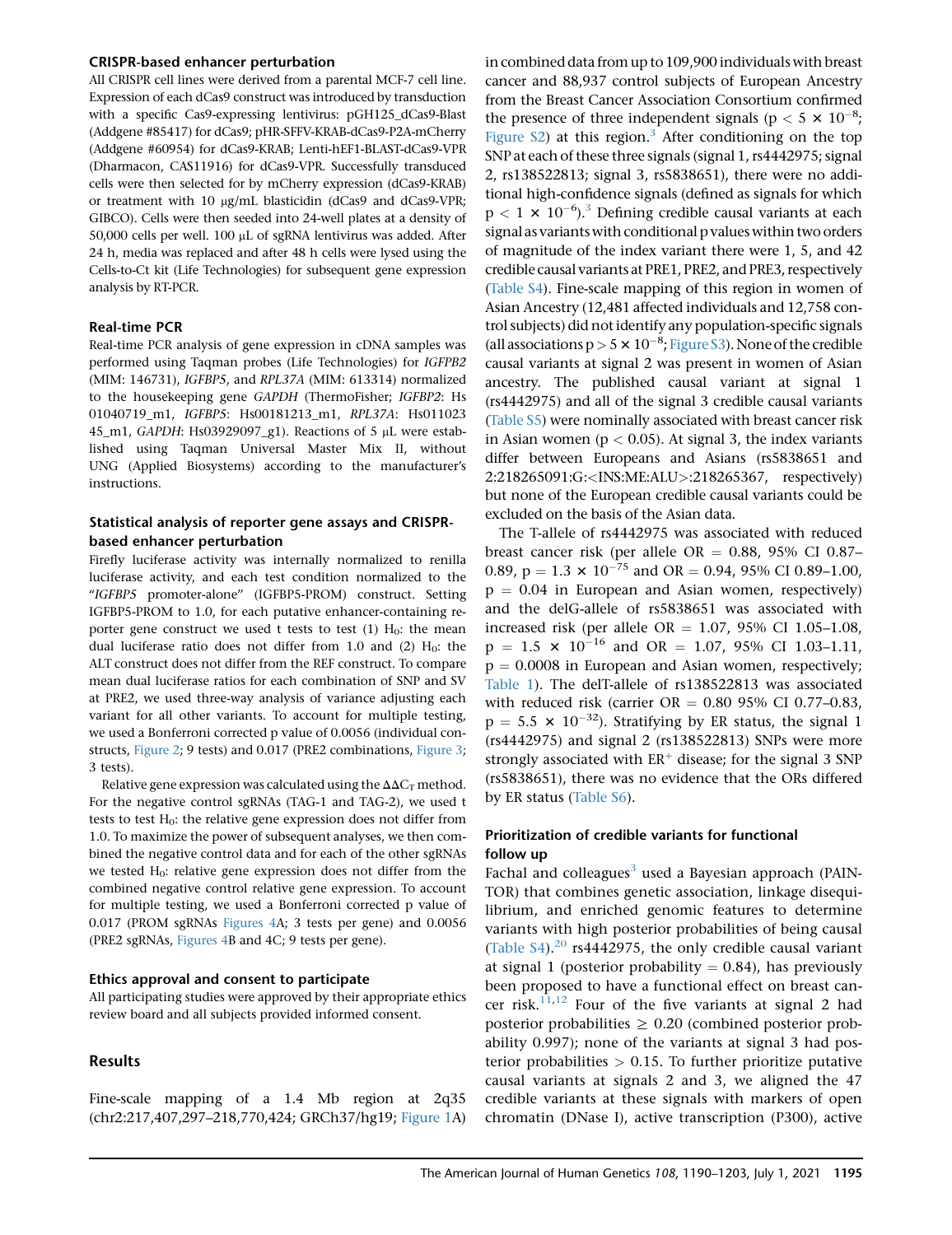

Figure 1. 2q35 breast cancer risk locus

(A) Fine-scale mapping at 2q35 identified three high-confidence ( $p < 1 \times 10^{-6}$ ) signals annotated by rs4442975 (signal 1), rs138522813 (signal 2), and rs5838651 (signal 3). The putative target gene (IGFBP5) maps 360 kb, 399 kb, and 703 kb from signals 1, 2, and 3, respectively. All coordinates are based on GRCh37/hg19.

(B) Putative regulatory element 2 (PRE2; chr2:217,955,458–217,957,767) at signal 2 colocalizes with four highly correlated variants: three single-nucleotide polymorphisms (SNPs; rs572022984, rs199804270, and rs72951831) and a 1.4 kb insertion/deletion variant (esv3594306; indicated by a black bar). A fourth SNP (rs138522813) maps outside the proposed boundaries of PRE2. Regions of open chromatin (DNase I) and ChIP-seq binding peaks for transcription factors are shown as gray bars where the shade of gray indicates the strength of the ChIP-seq peak (light gray, weak binding; dark gray, strong binding). Also shown (yellow bars) are the coordinates of three reporter gene constructs (PRE2A, PRE2B, and PRE2DEL) and the locations of sequences targeted by nine small guide (sg)RNAs.

(C) PRE3 (chr2:218,305,944–218,306,443) indicated by a blue bar colocalizes with two SNPs (rs12694417 and rs12988242). Regions of open chromatin and ChIP-seq binding peaks are as in (B).

enhancers (H3K27Ac, H3K4me1), and breast-relevant TFs (FOXA1, GATA3, ERa) generated in T-47D and MCF-7 breast cancer cells<sup>15-17</sup> (Table S4). Consistent with the PAINTOR posterior probabilities, four variants at signal 2 colocalized with at least one of these features. In addition, we identified two variants at signal 3 that colocalized with one of these features. These six variants were prioritized for further functional annotation.

## Reporter gene assays of prioritized variants

For SNPs, we generated reference (REF) and alternative (ALT) constructs in which the putative regulatory element, defined in the first instance as a 500 to 700 bp region centered on the SNP or SNP pair (PRE2A rs572022984;

PRE2B rs199804270 and rs72951831; PRE3 rs12694417 and rs12988242, Table S2; Figures 1B and 1C), was cloned upstream of a luciferase reporter gene, driven by the IGFBP5 promoter (Figure S1). For the structural variant esv3594306, which is defined by the presence (REF) or absence (ALT) of a 1.4 kb region (chr2:217,955,891–217,957,273; GRCh37/ hg19), we generated separate REF constructs for PRE2A and PRE2B and a single ALT construct in which the centromeric sequences at PRE2A were juxtaposed to the telomeric sequences at PRE2B with the intervening 1.4 kb deleted (Figure 1B). Comparing the REF construct at each region with the IGFBP5 promoter construct (IGFBP5-PROM), there was evidence that two of the putative regulatory elements (PRE2B and PRE3) enhanced transcription from the IGFBP5 promoter (Figure 2). For PRE2B, both alleles demonstrated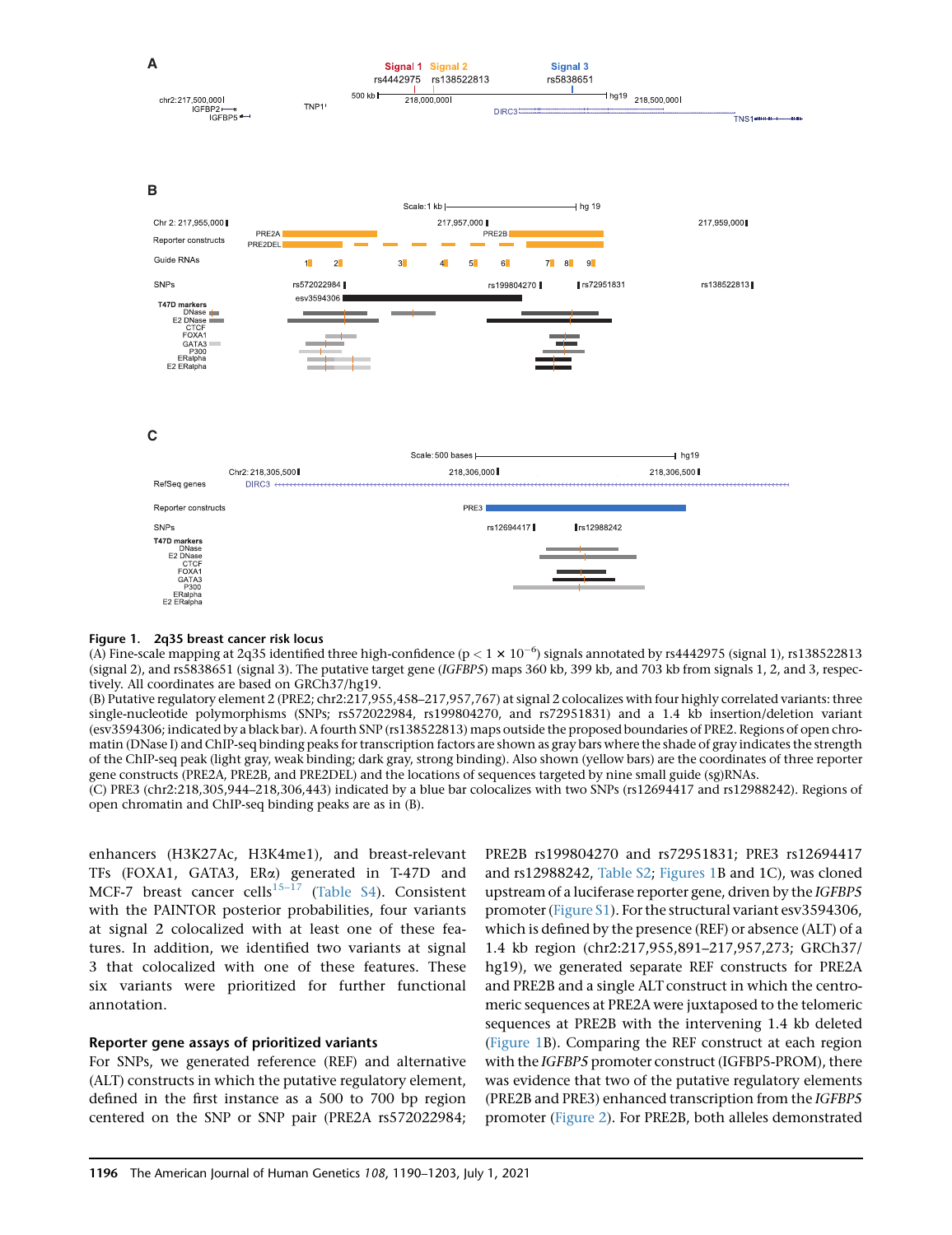| Table 1.                                                                                                                                                                                                                                                                                                                                                                             |                         |              | Association of rs4442975, rs138522813 and rs5838651 |   |                             |                                                                                                    |                  |                                                                                                                                                                                                                                                                                                                                                                                  |              |   | among women of European and Asian ancestry |                                          |               |             |   |                       |                                               |            |                   |
|--------------------------------------------------------------------------------------------------------------------------------------------------------------------------------------------------------------------------------------------------------------------------------------------------------------------------------------------------------------------------------------|-------------------------|--------------|-----------------------------------------------------|---|-----------------------------|----------------------------------------------------------------------------------------------------|------------------|----------------------------------------------------------------------------------------------------------------------------------------------------------------------------------------------------------------------------------------------------------------------------------------------------------------------------------------------------------------------------------|--------------|---|--------------------------------------------|------------------------------------------|---------------|-------------|---|-----------------------|-----------------------------------------------|------------|-------------------|
|                                                                                                                                                                                                                                                                                                                                                                                      | icocs                   |              |                                                     |   |                             |                                                                                                    | Oncoarray        |                                                                                                                                                                                                                                                                                                                                                                                  |              |   |                                            | Combined                                 |               |             |   |                       |                                               |            |                   |
|                                                                                                                                                                                                                                                                                                                                                                                      | <b>MAF</b> <sup>a</sup> |              | Cases Controls ORD                                  |   | 95% CI                      | ້                                                                                                  | ≹<br>M           | Cases                                                                                                                                                                                                                                                                                                                                                                            | Controls     | õ | 95% CI                                     | Č,                                       | Cases         | Controls OR |   | 95% CI                | Ċ,                                            | o<br>Preti | $P_{\text{het2}}$ |
| Europeans                                                                                                                                                                                                                                                                                                                                                                            |                         |              |                                                     |   |                             |                                                                                                    |                  |                                                                                                                                                                                                                                                                                                                                                                                  |              |   |                                            |                                          |               |             |   |                       |                                               |            |                   |
| rs4442975                                                                                                                                                                                                                                                                                                                                                                            | 0.49                    |              | 36,471 37,251                                       |   |                             | $0.88$ $0.86-0.89$ $4.9 \times 10^{-35}$                                                           | 0.48             | 57,920 46,226                                                                                                                                                                                                                                                                                                                                                                    |              |   |                                            | $0.88$ $0.87-0.90$ $1.7 \times 10^{-42}$ | 94,391        | 83,477      |   |                       | $0.88$ $0.87-0.89$ $1.3 \times 10^{-75}$ 0.46 |            | 0.49              |
| rs138522813 <sup>t</sup> 0.035                                                                                                                                                                                                                                                                                                                                                       |                         | $\mathbf{I}$ | I                                                   |   |                             | $0.81$ $0.76-0.86$ $2.2 \times 10^{-12}$                                                           | 0.03             | $\begin{array}{c} \rule{0pt}{2.5ex} \rule{0pt}{2.5ex} \rule{0pt}{2.5ex} \rule{0pt}{2.5ex} \rule{0pt}{2.5ex} \rule{0pt}{2.5ex} \rule{0pt}{2.5ex} \rule{0pt}{2.5ex} \rule{0pt}{2.5ex} \rule{0pt}{2.5ex} \rule{0pt}{2.5ex} \rule{0pt}{2.5ex} \rule{0pt}{2.5ex} \rule{0pt}{2.5ex} \rule{0pt}{2.5ex} \rule{0pt}{2.5ex} \rule{0pt}{2.5ex} \rule{0pt}{2.5ex} \rule{0pt}{2.5ex} \rule{0$ | $\mathsf{I}$ |   |                                            | $0.79$ $0.75-0.83$ $3.0 \times 10^{-21}$ | $\mathbf{I}$  | I           |   |                       | $0.80$ $0.77-0.83$ $5.5 \times 10^{-32}$      | 0.62       | 0.035             |
| rs5838651                                                                                                                                                                                                                                                                                                                                                                            | $\frac{3}{2}$           |              | ı                                                   |   |                             | $1.07$ 1.05-1.10 4.2 × 10 <sup>-9</sup>                                                            | $\overline{0.3}$ | I                                                                                                                                                                                                                                                                                                                                                                                | I            |   |                                            | $1.06$ $1.04-1.08$ $4.6 \times 10^{-9}$  | I             | I           |   |                       | $1.07$ 1.05-1.08 $1.5 \times 10^{-16}$ 0.40   |            | $\ddot{0}$        |
| Asians                                                                                                                                                                                                                                                                                                                                                                               |                         |              |                                                     |   |                             |                                                                                                    |                  |                                                                                                                                                                                                                                                                                                                                                                                  |              |   |                                            |                                          |               |             |   |                       |                                               |            |                   |
| rs4442975                                                                                                                                                                                                                                                                                                                                                                            | 0.87                    | 4,994        | 5,866                                               |   | $0.96$ $0.88 - 1.04$ $0.29$ |                                                                                                    |                  | 0.88 7,487                                                                                                                                                                                                                                                                                                                                                                       | 6,892        |   | $0.93$ $0.87 - 1.01$ $0.07$                |                                          | 12,481 12,758 |             |   | $0.94$ 0.89-1.00 0.04 |                                               | 0.68       | 0.02              |
| rs138522813 <sup>t</sup>                                                                                                                                                                                                                                                                                                                                                             | I                       | I            | Ï                                                   | I | Ï                           | Ï                                                                                                  | I                | I                                                                                                                                                                                                                                                                                                                                                                                | I            | Ï | I                                          | Ï                                        | Ï             | I           | Ï | I                     | I                                             | I          | I                 |
| rs5838651                                                                                                                                                                                                                                                                                                                                                                            | 0.61                    | I            | I                                                   |   | $1.03$ 0.97-1.10 0.29       |                                                                                                    | 0.62             | I                                                                                                                                                                                                                                                                                                                                                                                | I            |   | $1.09$ $1.04-1.14$ 0.0005                  |                                          | I             | I           |   | 1.07 1.03-1.11 0.0008 |                                               | 0.18       | 0.95              |
| <sup>dp</sup> heti, test of H <sub>0</sub> no difference between iCOGS and OncoArray data<br><sup>cp</sup> <sub>1</sub> , test of H <sub>0</sub> no association between SNP and breast cancer risk<br><sup>ep</sup> het2, test of H <sub>0</sub> no difference between European and Asian data<br><sup>a</sup> MAF, minor allele frequency<br><sup>p</sup> OR, per allele odds ratio |                         |              |                                                     |   |                             | is138522813-Del allele is extremely rare in Asians (MAF ~0.05%) and was not analyzed in Asian data |                  |                                                                                                                                                                                                                                                                                                                                                                                  |              |   |                                            |                                          |               |             |   |                       |                                               |            |                   |



Figure 2. Luciferase reporter assays following transient transfection of PRE2 and PRE3, REF and ALT constructs, into MCF-7, T-47D, and HepG2 cells

The PRE containing the reference (REF) allele at each SNP was cloned downstream of the IGFBP5 promoter to generate reference (REF) luciferase constructs. Alternative (ALT) alleles were generated by site-directed mutagenesis. Coordinates of the PREs are given in Table S2, diagrams are in Figure S1. Error bars denote standard deviations based on three independent experiments each done in triplicate. p values were determined by t tests and a Bonferroni correction was applied to account for multiple testing. Comparing each PRE containing construct to IGFBP5-PROM, \*p  $<$  0.0056, \*\*p  $\leq$  0.00056; comparing ALT to REF constructs  $^{*}p$   $<$ 0.0056.

strong enhancer activity (PRE2B-REF/REF: fold change  $[FC] = 27.9, p = 0.004$  and  $FC = 28.7, p = 0.0005; PRE2-$ DEL-ALT/ALT: FC = 50.5,  $p = 0.004$  and FC = 44.9,  $p =$ 0.03 in MCF-7 and T-47D, respectively). For PRE3 the activity was more modest and only significant ( $p < 0.0056$ ; Material and methods) for the ALT allele in T-47D (PRE3-REF/ REF: FC = 1.8,  $p = 0.03$  and FC = 2.9,  $p = 0.006$ ; PRE3-ALT/ALT FC = 2.2,  $p = 0.008$  and FC = 2.8,  $p = 0.003$  in MCF-7 and T-47D, respectively; Figure 2). To test these constructs for cell type specificity, we used HepG2 (hepatocyte carcinoma), 293T (embryonic kidney), and HCT116 (colorectal carcinoma) cells; the only construct that influenced transcription from the IGFBP5 promoter in these nonbreast cells was PRE2DEL-ALT/ALT in 293T cells and with an effect size that was an order of magnitude lower (FC  $=$ 1.9,  $p = 0.002$ ; Figure S4) compared to the breast cancer cell lines (FC > 40; Figure 2). Comparing ALT constructs with REF constructs, only the PRE2 region showed a significant difference between alleles, with the (protective) PRE2- DEL-ALT/ALT allele being associated with greater activity than PRE2B-REF/REF allele (MCF-7 FC  $= 1.8, p = 0.003;$ T-47D FC  $= 1.6$ ,  $p = 0.09$ ; Figure 2). Repeating these assays in cells that were grown in the presence of low-dose estradiol did not alter these results; both PRE2B and PRE3 were responsive to low-dose estradiol (Figures S5A and S5B) but only PRE2 showed a difference between alleles, with the protective PRE2DEL-ALT/ALT allele once again being associated with significantly greater activity than the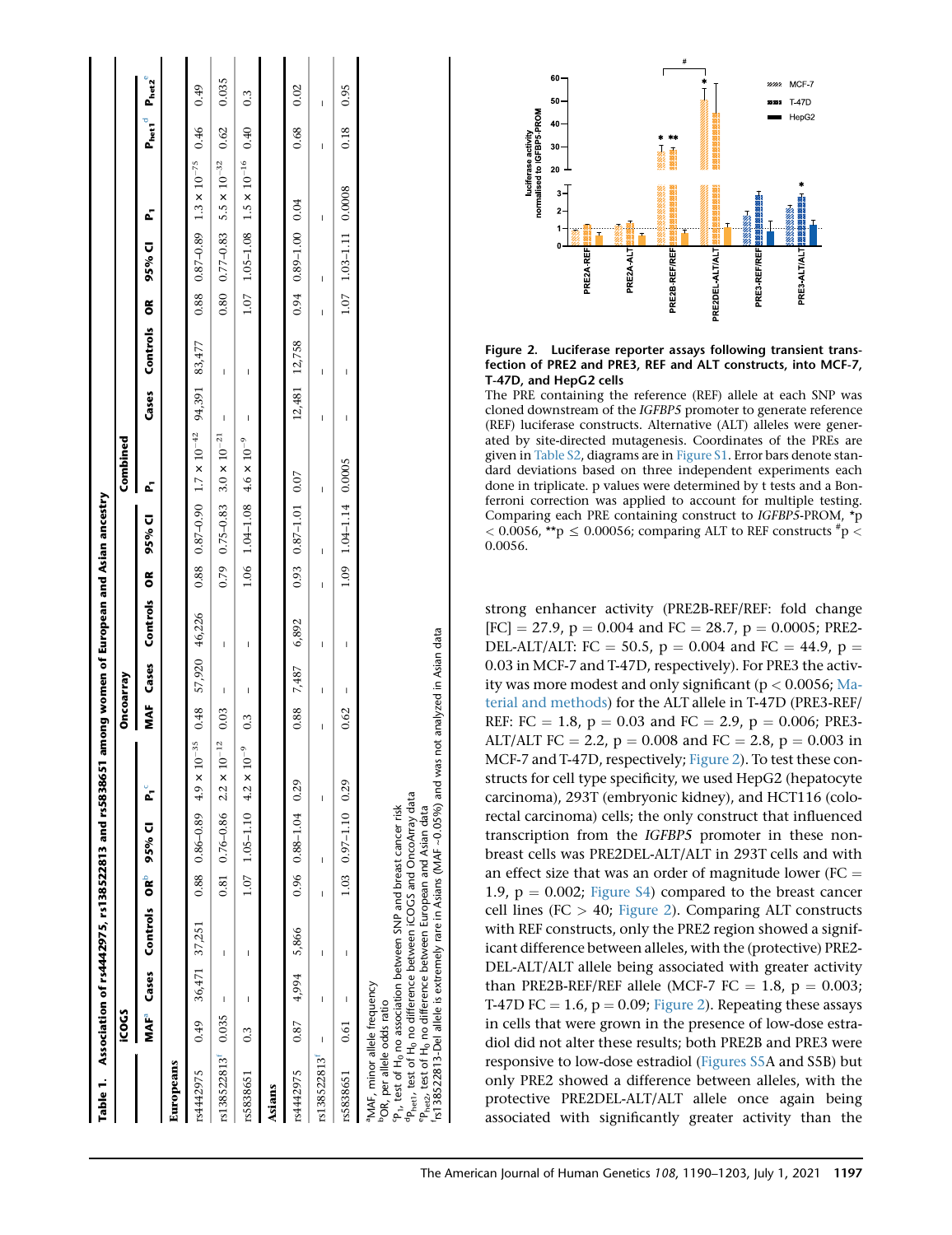

following transient transfection of constructs with allelic variants at PRE2B and PRE2DEL into MCF-7 and T-47D cells Reporter gene constructs with all possible combinations of rs199804270 and rs7295 1831 and esv3594306 were generated by site-directed mutagenesis of the naturally occurring haplotypes at PRE2B and PRE2- DEL (Material and methods) into MCF-7 (A) and T-47D (B) cells. Coordinates of the PREs are given in Table S2, diagrams are in Figure S1. Error bars denote standard deviations based on three independent experiments each done in triplicate. 3-way ANOVA was used to compare each variant, adjusted for the other two variants, a Bonferroni correction was applied to account for multiple testing.  $\mathbf{\dot{p}} < 0.017$ ,  $\mathbf{\dot{p}} \leq 0.0017$ .

PRE2B-REF/REF allele, this time in T-47D cells (MCF-7 FC  $=$ 1.5,  $p = 0.15$ ; T-47D FC = 2.7,  $p = 0.002$ ; Figure S5A).

The PRE2DEL-ALT/ALT construct comprises a haplotype of three tightly linked variants: the ALT alleles of the two SNPs (rs199804270:GA:G, rs72951831:G:T) with the ALT (deletion) allele of the structural variant (esv3594306) that brings two separate ERa, FOXA1, GATA3, and P300 ChIP-seq peaks into juxtaposition (Figure 1B). To differentiate individual effects, each allele of each SNP was introduced onto esv3594306 insertion and deletion backgrounds separately using site-directed mutagenesis. The PRE2A SNP (rs572022984) was not considered further due to technical issues (Material and methods). In a combined analysis, adjusting each variant for the other two variants, there was evidence that deletion constructs consistently showed greater activity than insertion constructs (MCF-7: DEL FC = 43.4, INS FC = 34.4, i.e., average additional FC for DEL = 1.3,  $p_{het} = 0.01$ ; T-47D: DEL FC = 47.3, INS  $FC = 21.6$ , i.e., average additional FC for DEL = 2.2,  $p_{\text{het}} =$  $1.7 \times 10^{-8}$ ; Figure 3).

## CRISPR-based perturbation of PRE2

Reporter gene assays do not reflect the ''normal'' genomic context of a regulatory element. Specifically, the assay tests whether the putative regulatory element can influence expression in an episomal context<sup>21</sup> and from a distance of a few kilobases; in vivo, PRE2 maps approximately 400 kb from the IGFBP5 promoter. To determine whether PRE2 acts as an enhancer element in a cellular context, we used a systematic CRISPR-based enhancer perturbation approach. We hypothesized that if PRE2 acts as an enhancer in vivo, targeting a catalytically inactive Cas9 (dCas9) fused to a repressive (KRAB) domain to regions within PRE2 would result in lower levels of expression of IGFBP5 (CRISPR interference; CRISPRi); by contrast, targeting dCas9 fused to an activating VPR domain would result in higher levels of expression of IGFBP5 (CRISPR activation; CRISPRa). $22,23$  We designed CRISPR single-guide (sg) RNAs to the ERa ChIP-seq peak at the centromeric breakpoint of the deletion (guides PRE2-1 and -2), within the

esv3594306 deletion region (guides PRE2-3 to -6) and to the ERa ChIP-seq peak at the telomeric breakpoint of the deletion (guides PRE2-7 to -9; Figure 1B). As positive controls we designed sgRNAs to target the IGFBP5 promoter (guides PROM-1 to -3; Figure S6A) and the previously characterized causal variant (rs4442975, guide PRE1-1; Figure S6B). As negative controls we designed sgRNAs to the published genome-wide association study signal 1 tag SNP (rs13387042, guides TAG-1 and -2; Figure S6B). We used MCF-7 cell lines engineered to stably express (1) dCas9 with a repressive KRAB domain and (2) dCas9 with an activating VPR domain; as an additional control we used MCF-7 cells that expressed dCas9 without the KRAB or VPR domains.

In the dCas9 cell line, there was just one sgRNA (PROM-2) that influenced IGFBP5 expression; this sgRNA targets the IGFBP5 promoter, colocalizing with the transcription start site (TSS) and likely reduces expression of IGFBP5 by steric hindrance (60% reduction,  $p = 0.004$ ; Figure S7A). In the CRISPRi setting, all three sgRNAs targeting the IGFBP5 promoter repressed IGFBP5 expression significantly to 8%–15% of levels in the negative controls ( $p = 0.001$ ,  $p =$  $0.001$ , and  $p = 0.0008$  for guides PROM-1, -2, and -3, respectively; Figure S8A). No sgRNA targeting non-promoter sequences influenced IGFBP5 expression (Figures S8A and S8B). In the CRISPRa setting, the sgRNA 5' to the IGFBP5 promoter (PROM-3; Figure 4A) enhanced IGFBP5 expression more than 60-fold ( $p = 0.00008$ ) and the PRE-1-positive control sgRNA (PRE1-1) targeting rs442975 also enhanced IGFBP5 expression (FC = 3.7,  $p = 0.006$ ; Figure 4A). In addition, four of the nine sgRNAs targeting sequences at PRE2 enhanced IGFBP5 expression; specifically PRE2-1 and -2 targeting the ERa ChIP-seq peak at the centromeric deletion breakpoint (PRE2-1: FC = 3.7, p = 0.0005; PRE2-2: FC =  $3.1$ ,  $p = 0.001$ ), PRE2-5 at the distal end of the deletion region (PRE2-5: FC = 3.2,  $p = 0.002$ ), and PRE2-8 targeting the ER $\alpha$ ChIP-seq peak immediately telomeric to the deletion region (PRE2-8:  $FC = 5.3$ ,  $p = 0.002$ ; Figures 4B and 5A). None of the sgRNAs influenced expression of two genes mapping immediately 3' to IGFBP5 (IGFBP2 and RPL37A; Figure 4C).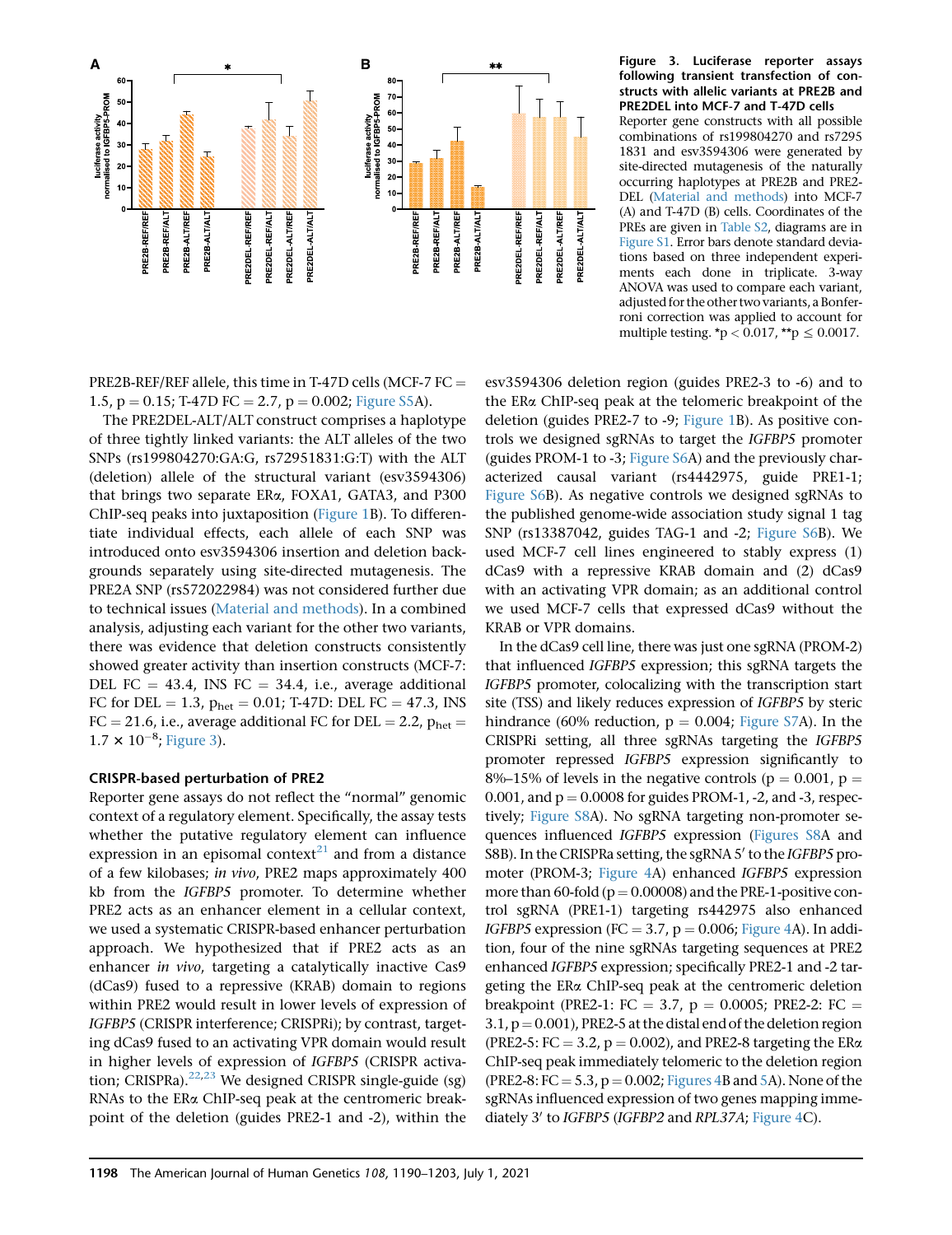

## **Discussion**

Fine-scale mapping at the 2q35 breast cancer locus in women of European ancestry<sup>3</sup> confirmed rs4442975 as the probable causal variant at signal 1 and reduced the number of credible causal variants at signal 2 from 14 to  $5$ ;<sup>3,14</sup> at signal 3, however, there remained 42 credible causal variants that could not be excluded as causal on statistical grounds alone in either the European or the Asian data. Low-throughput functional approaches that are used to investigate putative causal variants, including reporter gene assays and CRISPR screens, become prohibitive with large numbers of credible causal variants and most single  $\text{locus}^{11,14,24-38}$  and global<sup>3,6</sup> annotation studies have used co-localization of credible causal variants with markers of open chromatin, active histone modifications, and transcription factor binding in relevant cell types to

#### Figure 4. Systematic CRISPRa analysis of 2q35 putative regulatory elements

MCF-7 cells expressing dCas9-VPR were transduced with CRISPR sgRNAs targeting: (A) the PRE1 tag SNP rs13387042 (negative control), the IGFBP5 promoter and the PRE1 causal variant rs4442975 (positive control), and (B and C) a series of sites mapping across PRE2 (Figure 1B). Relative gene expression (compared to vector alone) was calculated using the  $\Delta\Delta C_T$ method. Full details of guide RNAs are listed in Table S3. Error bars denote standard deviations based on three independent experiments each done in triplicate. p values were determined by t tests and a Bonferroni correction was applied to account for multiple testing; (A) \*p < 0.017, \*\*p < 0.0017, \*\*\*p < 0.00017; (B and C) \*p < 0.0056, \*\*p  $\leq$  0.00056.

prioritize credible causal variants for functional follow up. Of the 811 annotation tracks that were examined in a recent global fine-scale mapping analysis, $3$  credible causal variants were enriched at three types of genomic features that are relevant to long-range regulatory elements: (1) open chromatin in  $ER^+$  cell lines and normal breast, (2) the active histone marks H3K4me1 and H3K27ac in MCF-7 cells, and (3) ESR1, FOXA1, GATA3, and P300 TF binding sites. By aligning the five credible causal variants at PRE2 and the 42 credible causal variants at PRE3 with these marks (Table S4), we were able to prioritize 4 of the 5 credible causal variants at PRE2 and 2 of the 42 credible causal variants at PRE3 for followup studies. By taking this approach

there is, inevitably, the possibility that we have excluded one or more causal variants from our follow-up analyses. For PRE2 this seems unlikely as we selected four out of the five credible causal variants for further follow-up studies. For PRE3 it is entirely possible, or even probable, that we failed to prioritize one or more causal variant(s); improving our ability to discriminate more accurately between potentially functional variants and large numbers of correlated variants will require genome-wide datasets with functional outputs $^{21,39,40}$  generated in more relevant cellular disease models and taking advantage of single-cell technologies.<sup>1</sup>

Using reporter gene assays, we have demonstrated that both the distal region of PRE2 (PRE2B) and the entire PRE3 region can enhance transcription from the IGFBP5 promoter in a cell-type-specific manner. Despite co-localizing with multiple markers, we found no evidence that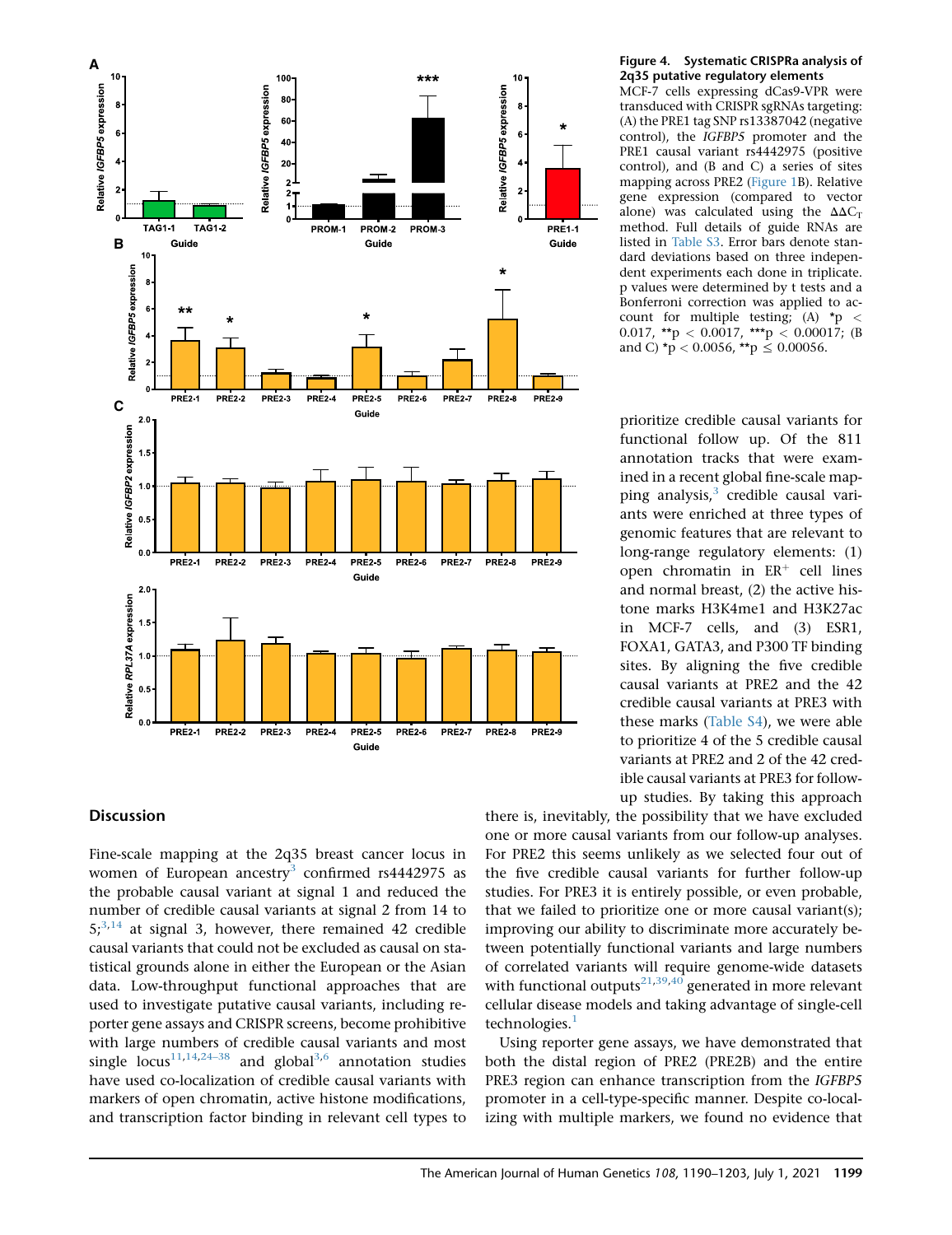

the proximal region of PRE2 (PRE2A) acts as an independent enhancer element. The ChIP-seq peaks at this region are, however, relatively weak (Figure 1B); combining data from both PRE2A alleles, in both breast cancer cell lines to increase our power (i.e., using 12 replicates rather than 3) the overall mean fold change for PRE2A was 1.14  $(1.03-1.26, p = 0.01)$ , consistent with the presence of a very modest enhancer element. Comparing REF constructs with ALT constructs, we found no evidence that either of the credible causal variants at PRE3 (rs12694417, rs12988242) altered the activity of the PRE. This does not exclude these SNPs as functional; as above, modest effects on enhancer activity may be difficult to detect and variants that, for example, influence chromatin accessibility may not be detectable in transient assays.<sup>11</sup> However, without preliminary in vitro evidence to suggest that one of these variants alters cell-type-specific transcription from the IGFBP5 promoter, pursuing further functional studies that are predicated on this very assumption seems unlikely

#### Figure 5. Increasing the local density of activator TF domains with dCas9-VPR or by juxtaposition of two ChIP-seq peaks is associated with increased expression of IGFBP5

(A) Introducing dCas9 fused to a VPR activator domain at the ERa, FOXA1, GATA3 ChIP-seq peak at the centromeric end of the deletion breakpoint (PRE2-1 and PRE2-2), proximal to, or at, the ERa, FOXA1, GATA3 ChIP-seq peak at the telomeric end of the deletion breakpoint (PRE2-5 and PRE2-8, respectively) increases expression of IGFBP5 in MCF-7 cells.

(B) Deletion of 1.4 kb on the ALT allele of esv3594306 juxtaposes these two ERa, FOXA1, GATA3 ChIP-seq peaks.

In each case (A and B) this increases the density of activating TF domains in the region and is associated with increased expression of IGFBP5.

to be fruitful. By contrast, one comparison that was consistent and significant between constructs and across the two breast cancer cell lines was that PRE2 deletion alleles had stronger enhancer activity than PRE2 insertion alleles.

The purpose of our CRISPR-based enhancer perturbation was 2-fold: specifically, to interrogate the PRE2 region within its normal genomic context andmore generally to evaluate CRISPRi and CRISPRa approaches for interrogating long-range regulatory elements that harbor credible causal variants. As none of our PRE2 sgRNAs impacted IGFBP5 expression signifi-

cantly in the CRISPRi setting, our analysis raises questions as to the utility of this approach for characterizing longrange regulatory elements (PRE2 maps approximately 400 kb telomeric to the IGFBP5 promoter). This is at odds with results of a systematic CRISPRi screen to identify enhancer elements in K562 cells, which demonstrated CRISPRi-mediated repression of c-MYC expression by sgRNAs targeting sequences mapping up to 1.9 Mb downstream of  $c-MYC<sup>22</sup>$  In this analysis, however, CRISPRi-mediated repression by these distal elements was modest compared to CRISPRimediated repression by more proximal elements and, even based on 12 biological replicates, of borderline statistical significance. $22$  By contrast, using CRISPRa we were able to confirm that one or more elements within PRE2 can act as a long-range regulatory element that specifically targets IGFBP5 (rather than IGFBP2 or RPL37A). Four of the nine guide RNAs targeting dCas9-VPR to sequences at PRE2 increased expression of IGFBP5; three of these colocalized with ERa, FOXA1, and GATA3 ChIP-seq peaks (PRE2-1, -2,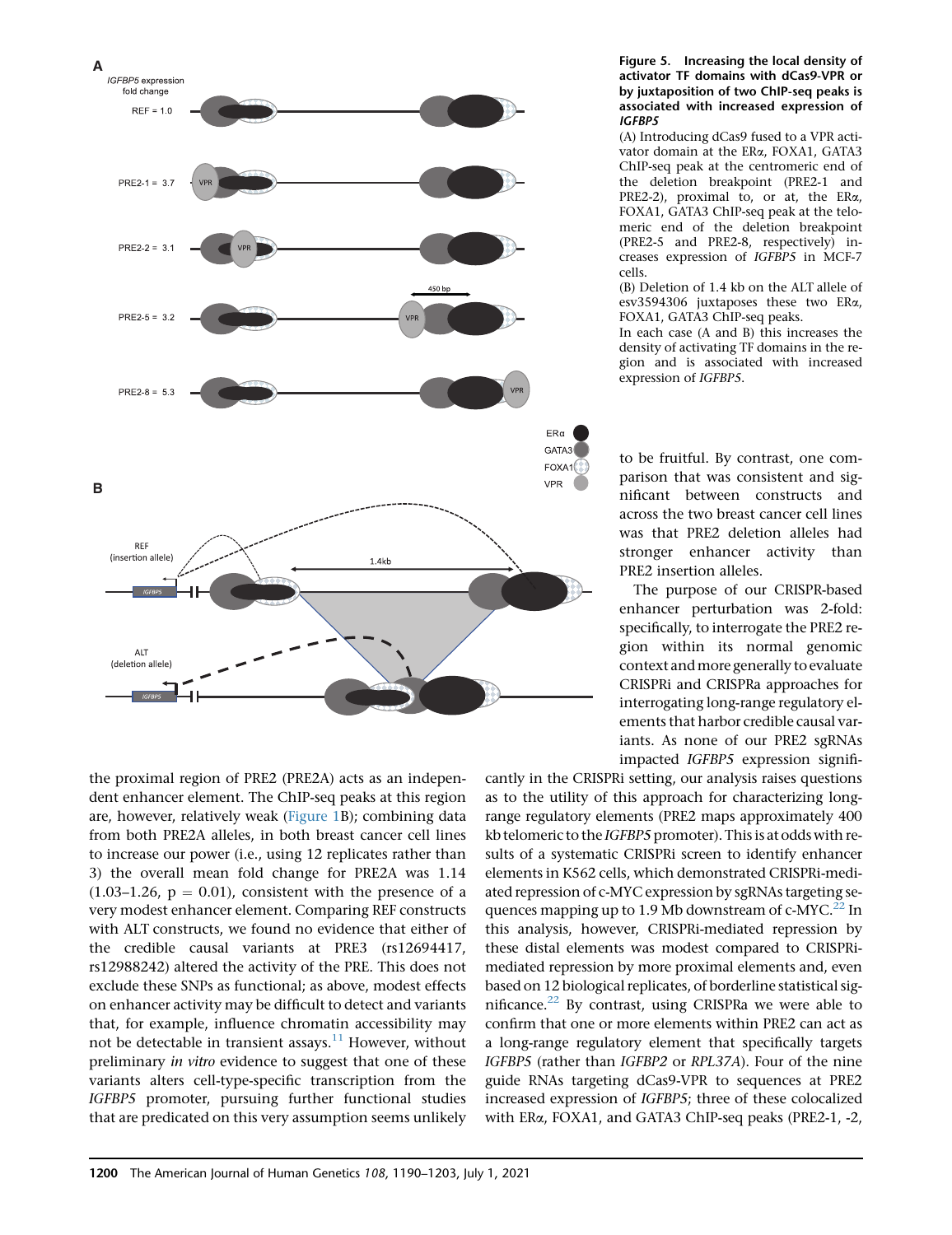and -8) and a fourth (PRE2-5) mapped within the esv3594306 deleted region (Figure 5A). There were also two guides which targeted dCas9-VPR to sequences that map close to the distal ERa, FOXA1, and GATA3 ChIP-seq peak (PRE2-6 and -7) but did not increase IGFBP5 expression; this may reflect the very variable efficiency of different guide RNAs.22 We present a theoretical model in which we hypothesize that all of the PRE2 guides that increased expression of IGFBP5 increased the local density of activating TF domains by bringing a VPR domain into the proximity of a cluster of TF ChIP-seq peaks; one implication of the increase in IGFBP5 expression we observed with PRE2-5, which maps approximately 450 bp from the center of the nearest cluster of ChIP-seq peaks (Figure 5A), is that these regulatory elements may extend over relatively large  $(>1$  kb) regions. This should not, perhaps, be surprising; at a subset of strongly activated E2-responsive enhancers, it has previously been shown that ERa recruits DNA-binding transcription factors in *trans*, to form a large  $(1-2 \text{ MDa})$  complex.<sup>41</sup>

It has previously been suggested that sequences mapping to PRE2 act as a repressor element which, in the presence of low-dose estradiol, acts to reduce IGFBP5 expression.<sup>14</sup> By contrast, our data support PRE2 acting as a powerful enhancer element with the deletion allele increasing expression of IGFBP5 over and above that of the insertion allele with or without estradiol stimulation. Overall, our data are consistent with a hypothetical model in which the juxtaposition of the two ERa, FOXA1, GATA3 binding sites at PRE2 by deletion of approximately 1.4 kb of intervening sequence generates a single extended binding region (Figure 5B) that is causally associated with increased enhancer activity, higher levels of expression of the putative tumor suppressor gene  $IGFBP5, ^{42}$  and a reduction in breast cancer risk (OR =  $0.77$ , p =  $2.2 \times 10^{-29}$ ) that is largely restricted to  $ER^+$  disease.

In conclusion, we have identified putative enhancer elements at two additional 2q35 breast cancer risk loci. One of these, mapping approximately 400 kb telomeric to IGFBP5, enhances transcription from the IGFBP5 promoter by a factor of 30- to 40-fold. For this element we provide evidence that a deletion of 1.4 kb is causally associated with increased enhancer activity and suggest a mechanism for this increased activity.

#### Data and code availability

Summary results for all variants genotyped by the Breast Cancer Association Consortium BCAC (including rs45446698) are available at <http://bcac.ccge.medschl.cam.ac.uk/>. Requests for data can be made to the corresponding author or the Data Access Coordination Committee (DACC) of the Breast Cancer Association Consortium via email to [BCAC@medschl.cam.ac.uk](mailto:BCAC@medschl.cam.ac.uk).

#### Supplemental information

Supplemental information can be found online at [https://doi.org/](https://doi.org/10.1016/j.ajhg.2021.05.013) [10.1016/j.ajhg.2021.05.013](https://doi.org/10.1016/j.ajhg.2021.05.013).

### Consortia

The NBCS Collaborators are Anne-Lise Børresen-Dale, Grethe I. Grenaker Alnæs, Kristine K. Sahlberg, Lars Ottestad, Rolf Kåresen, Ellen Schlichting, Marit Muri Holmen, Toril Sauer, Vilde Haakensen, Olav Engebråten, Bjørn Naume, Alexander Fosså, Cecile E. Kiserud, Kristin V. Reinertsen, Åslaug Helland, Margit Riis, Jürgen Geisler, and OSBREAC.

The kConFab Investigators are David Amor, Lesley Andrews, Yoland Antill, Rosemary Balleine, Jonathan Beesley, Ian Bennett, Michael Bogwitz, Leon Botes, Meagan Brennan, Melissa Brown, Michael Buckley, Jo Burke, Phyllis Butow, Liz Caldon, Ian Campbell, Deepa Chauhan, Manisha Chauhan, Georgia Chenevix-Trench, Alice Christian, Paul Cohen, Alison Colley, Ashley Crook, James Cui, Margaret Cummings, Sarah Jane Dawson, Anna deFazio, Martin Delatycki, Rebecca Dickson, Joanne Dixon, Ted Edkins, Stacey Edwards, Gelareh Farshid, Andrew Fellows, Georgina Fenton, Michael Field, James Flanagan, Peter Fong, Laura Forrest, Stephen Fox, Juliet French, Michael Friedlander, Clara Gaff, Mike Gattas, Peter George, Sian Greening, Marion Harris, Stewart Hart, Nick Hayward, John Hopper, Cass Hoskins, Clare Hunt, Paul James, Mark Jenkins, Alexa Kidd, Judy Kirk, Jessica Koehler, James Kollias, Sunil Lakhani, Mitchell Lawrence, Geoff Lindeman, Lara Lipton, Liz Lobb, Graham Mann, Deborah Marsh, Sue Anne McLachlan, Bettina Meiser, Roger Milne, Sophie Nightingale, Shona O'Connell, Sarah O'Sullivan, David Gallego Ortega, Nick Pachter, Briony Patterson, Amy Pearn, Kelly Phillips, Ellen Pieper, Edwina Rickard, Bridget Robinson, Mona Saleh, Elizabeth Salisbury, Christobel Saunders, Jodi Saunus, Rodney Scott, Clare Scott, Adrienne Sexton, Andrew Shelling, Peter Simpson, Melissa Southey, Amanda Spurdle, Jessica Taylor, Renea Taylor, Heather Thorne, Alison Trainer, Kathy Tucker, Jane Visvader, Logan Walker, Rachael Williams, Ingrid Winship, and Mary Ann Young.

The ABCTB Investigators are Christine Clarke, Deborah Marsh, Rodney Scott, Robert Baxter, Desmond Yip, Jane Carpenter, Alison Davis, Nirmala Pathmanathan, Peter Simpson, Dinny Graham, and Mythily Sachchithananthan.

#### Declaration of interests

M.W.B. conducts research funded by Amgen, Novartis, and Pfizer. P.A.F. conducts research funded by Amgen, Novartis, and Pfizer and received honoraria from Roche, Novartis, and Pfizer. A.W.K. received research funding to her institution from Myriad Genetics for an unrelated project (funding dates 2017-2019). U.M. has stockownership in Abcodia Ltd. All other authors declare no conflict of interest.

Received: October 20, 2020 Accepted: May 25, 2021 Published: June 18, 2021

#### Web resources

1000 Genomes Project, <https://www.internationalgenome.org/>

#### References

- 1. [Lichou, F., and Trynka, G. \(2020\). Functional studies of GWAS](http://refhub.elsevier.com/S0002-9297(21)00218-4/sref1) [variants are gaining momentum. Nat. Commun.](http://refhub.elsevier.com/S0002-9297(21)00218-4/sref1) 11, 6283.
- 2. [Monteiro, A.N., and Freedman, M.L. \(2013\). Lessons from](http://refhub.elsevier.com/S0002-9297(21)00218-4/sref2) [postgenome-wide association studies: functional analysis](http://refhub.elsevier.com/S0002-9297(21)00218-4/sref2)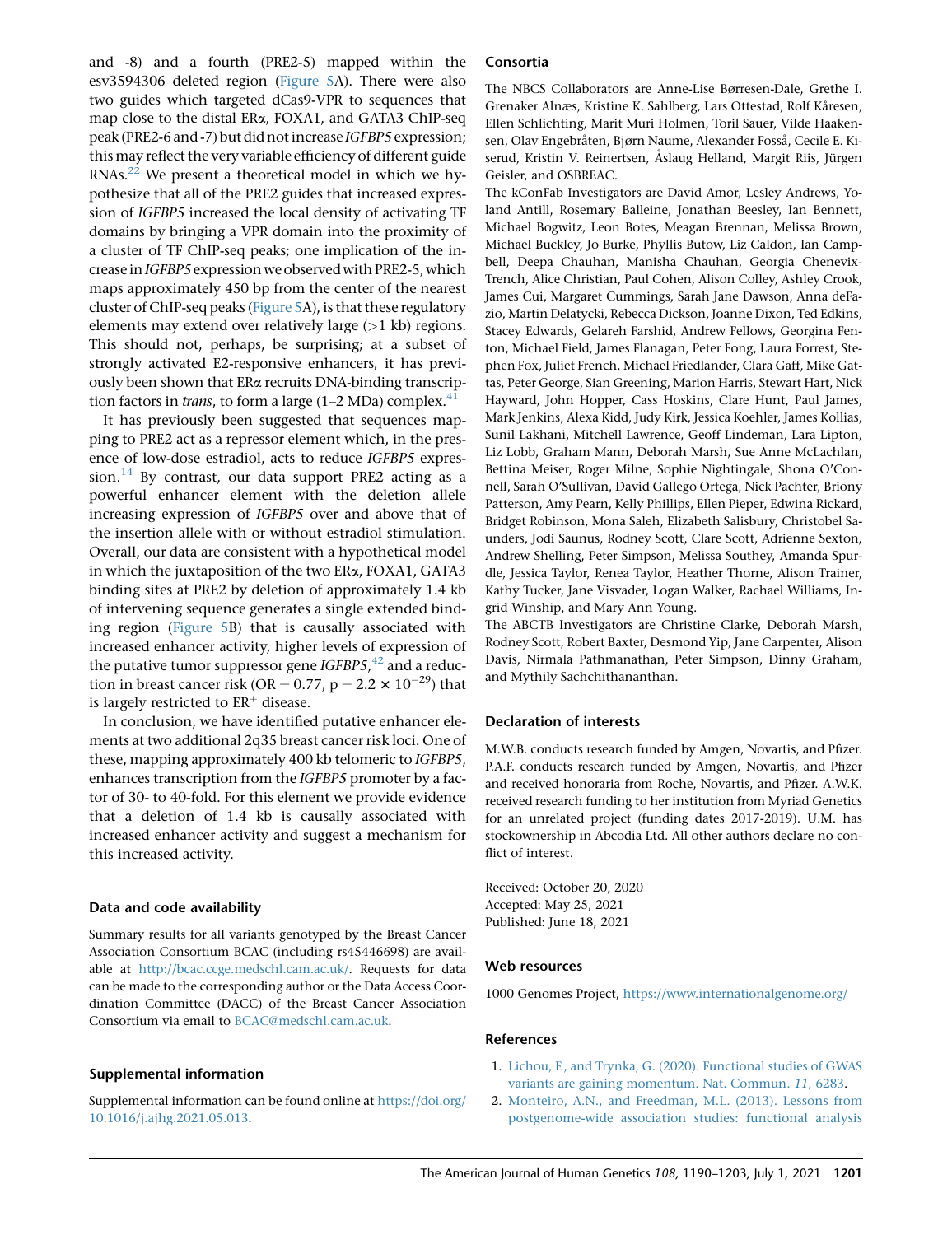[of cancer predisposition loci. J. Intern. Med.](http://refhub.elsevier.com/S0002-9297(21)00218-4/sref2) 274, 414– [424](http://refhub.elsevier.com/S0002-9297(21)00218-4/sref2).

- 3. [Fachal, L., Aschard, H., Beesley, J., Barnes, D.R., Allen, J., Kar,](http://refhub.elsevier.com/S0002-9297(21)00218-4/sref3) [S., Pooley, K.A., Dennis, J., Michailidou, K., Turman, C.,](http://refhub.elsevier.com/S0002-9297(21)00218-4/sref3) [et al.; GEMO Study Collaborators; EMBRACE Collaborators;](http://refhub.elsevier.com/S0002-9297(21)00218-4/sref3) [KConFab Investigators; HEBON Investigators; and ABCTB In](http://refhub.elsevier.com/S0002-9297(21)00218-4/sref3)[vestigators \(2020\). Fine-mapping of 150 breast cancer risk re](http://refhub.elsevier.com/S0002-9297(21)00218-4/sref3)[gions identifies 191 likely target genes. Nat. Genet.](http://refhub.elsevier.com/S0002-9297(21)00218-4/sref3) 52, 56–73.
- 4. [Consortium, E.P.; and ENCODE Project Consortium \(2012\).](http://refhub.elsevier.com/S0002-9297(21)00218-4/sref4) [An integrated encyclopedia of DNA elements in the human](http://refhub.elsevier.com/S0002-9297(21)00218-4/sref4) [genome. Nature](http://refhub.elsevier.com/S0002-9297(21)00218-4/sref4) 489, 57–74.
- 5. [Michailidou, K., Hall, P., Gonzalez-Neira, A., Ghoussaini, M.,](http://refhub.elsevier.com/S0002-9297(21)00218-4/sref5) [Dennis, J., Milne, R.L., Schmidt, M.K., Chang-Claude, J., Boje](http://refhub.elsevier.com/S0002-9297(21)00218-4/sref5)[sen, S.E., Bolla, M.K., et al.; Breast and Ovarian Cancer Suscep](http://refhub.elsevier.com/S0002-9297(21)00218-4/sref5)[tibility Collaboration; Hereditary Breast and Ovarian Cancer](http://refhub.elsevier.com/S0002-9297(21)00218-4/sref5) [Research Group Netherlands \(HEBON\); kConFab Investiga](http://refhub.elsevier.com/S0002-9297(21)00218-4/sref5)[tors; Australian Ovarian Cancer Study Group; and GENICA](http://refhub.elsevier.com/S0002-9297(21)00218-4/sref5) [\(Gene Environment Interaction and Breast Cancer in Ger](http://refhub.elsevier.com/S0002-9297(21)00218-4/sref5)[many\) Network \(2013\). Large-scale genotyping identifies 41](http://refhub.elsevier.com/S0002-9297(21)00218-4/sref5) [new loci associated with breast cancer risk. Nat. Genet.](http://refhub.elsevier.com/S0002-9297(21)00218-4/sref5) 45, [353–361, e1–e2.](http://refhub.elsevier.com/S0002-9297(21)00218-4/sref5)
- 6. Michailidou, K., Lindström, S., Dennis, J., Beesley, J., Hui, S., Kar, S., Lemaçon, A., Soucy, P., Glubb, D., Rostamianfar, A., [et al.; NBCS Collaborators; ABCTB Investigators; and](http://refhub.elsevier.com/S0002-9297(21)00218-4/sref6) [ConFab/AOCS Investigators \(2017\). Association analysis iden](http://refhub.elsevier.com/S0002-9297(21)00218-4/sref6)[tifies 65 new breast cancer risk loci. Nature](http://refhub.elsevier.com/S0002-9297(21)00218-4/sref6) 551, 92–94.
- 7. [Milne, R.L., Kuchenbaecker, K.B., Michailidou, K., Beesley, J.,](http://refhub.elsevier.com/S0002-9297(21)00218-4/sref7) Kar, S., Lindström, S., Hui, S., Lemaçon, A., Soucy, P., Dennis, [J., et al.; ABCTB Investigators; EMBRACE; GEMO Study Col](http://refhub.elsevier.com/S0002-9297(21)00218-4/sref7)[laborators; HEBON; kConFab/AOCS Investigators; and NBSC](http://refhub.elsevier.com/S0002-9297(21)00218-4/sref7) [Collaborators \(2017\). Identification of ten variants associated](http://refhub.elsevier.com/S0002-9297(21)00218-4/sref7) [with risk of estrogen-receptor-negative breast cancer. Nat.](http://refhub.elsevier.com/S0002-9297(21)00218-4/sref7) Genet. 49[, 1767–1778](http://refhub.elsevier.com/S0002-9297(21)00218-4/sref7).
- 8. [Zhang, H., Ahearn, T.U., Lecarpentier, J., Barnes, D., Beesley, J.,](http://refhub.elsevier.com/S0002-9297(21)00218-4/sref8) [Qi, G., Jiang, X., O'Mara, T.A., Zhao, N., Bolla, M.K., et al.;](http://refhub.elsevier.com/S0002-9297(21)00218-4/sref8) [kConFab Investigators; ABCTB Investigators; EMBRACE](http://refhub.elsevier.com/S0002-9297(21)00218-4/sref8) [Study; and GEMO Study Collaborators \(2020\). Genome-wide](http://refhub.elsevier.com/S0002-9297(21)00218-4/sref8) [association study identifies 32 novel breast cancer susceptibil](http://refhub.elsevier.com/S0002-9297(21)00218-4/sref8)[ity loci from overall and subtype-specific analyses. Nat. Genet.](http://refhub.elsevier.com/S0002-9297(21)00218-4/sref8) 52[, 572–581](http://refhub.elsevier.com/S0002-9297(21)00218-4/sref8).
- 9. [Garcia-Closas, M., Couch, F.J., Lindstrom, S., Michailidou, K.,](http://refhub.elsevier.com/S0002-9297(21)00218-4/sref9) [Schmidt, M.K., Brook, M.N., Orr, N., Rhie, S.K., Riboli, E., Fei](http://refhub.elsevier.com/S0002-9297(21)00218-4/sref9)[gelson, H.S., et al.; Gene ENvironmental Interaction and](http://refhub.elsevier.com/S0002-9297(21)00218-4/sref9) [breast CAncer \(GENICA\) Network; kConFab Investigators; Fa](http://refhub.elsevier.com/S0002-9297(21)00218-4/sref9)[milial Breast Cancer Study \(FBCS\); and Australian Breast Can](http://refhub.elsevier.com/S0002-9297(21)00218-4/sref9)[cer Tissue Bank \(ABCTB\) Investigators \(2013\). Genome-wide](http://refhub.elsevier.com/S0002-9297(21)00218-4/sref9) [association studies identify four ER negative-specific breast](http://refhub.elsevier.com/S0002-9297(21)00218-4/sref9) [cancer risk loci. Nat. Genet.](http://refhub.elsevier.com/S0002-9297(21)00218-4/sref9) 45, 392–398, e1–e2.
- 10. [Stacey, S.N., Manolescu, A., Sulem, P., Rafnar, T., Gudmunds](http://refhub.elsevier.com/S0002-9297(21)00218-4/sref10)[son, J., Gudjonsson, S.A., Masson, G., Jakobsdottir, M., Thor](http://refhub.elsevier.com/S0002-9297(21)00218-4/sref10)[lacius, S., Helgason, A., et al. \(2007\). Common variants on](http://refhub.elsevier.com/S0002-9297(21)00218-4/sref10) [chromosomes 2q35 and 16q12 confer susceptibility to estro](http://refhub.elsevier.com/S0002-9297(21)00218-4/sref10)[gen receptor-positive breast cancer. Nat. Genet.](http://refhub.elsevier.com/S0002-9297(21)00218-4/sref10) 39, 865–869.
- 11. [Ghoussaini, M., Edwards, S.L., Michailidou, K., Nord, S., Cow](http://refhub.elsevier.com/S0002-9297(21)00218-4/sref11)[per-Sal Lari, R., Desai, K., Kar, S., Hillman, K.M., Kaufmann, S.,](http://refhub.elsevier.com/S0002-9297(21)00218-4/sref11) [Glubb, D.M., et al.; Australian Ovarian Cancer Management](http://refhub.elsevier.com/S0002-9297(21)00218-4/sref11) [Group; and Australian Ovarian Cancer Management Group](http://refhub.elsevier.com/S0002-9297(21)00218-4/sref11) [\(2014\). Evidence that breast cancer risk at the 2q35 locus is](http://refhub.elsevier.com/S0002-9297(21)00218-4/sref11) [mediated through IGFBP5 regulation. Nat. Commun.](http://refhub.elsevier.com/S0002-9297(21)00218-4/sref11) 4, 4999.
- 12. [Dryden, N.H., Broome, L.R., Dudbridge, F., Johnson, N., Orr,](http://refhub.elsevier.com/S0002-9297(21)00218-4/sref12) [N., Schoenfelder, S., Nagano, T., Andrews, S., Wingett, S., Ko](http://refhub.elsevier.com/S0002-9297(21)00218-4/sref12)[zarewa, I., et al. \(2014\). Unbiased analysis of potential targets](http://refhub.elsevier.com/S0002-9297(21)00218-4/sref12)

[of breast cancer susceptibility loci by Capture Hi-C. Genome](http://refhub.elsevier.com/S0002-9297(21)00218-4/sref12) Res. 24[, 1854–1868.](http://refhub.elsevier.com/S0002-9297(21)00218-4/sref12)

- 13. [Baxter, J.S., Leavy, O.C., Dryden, N.H., Maguire, S., Johnson,](http://refhub.elsevier.com/S0002-9297(21)00218-4/sref13) [N., Fedele, V., Simigdala, N., Martin, L.A., Andrews, S.,](http://refhub.elsevier.com/S0002-9297(21)00218-4/sref13) [Wingett, S.W., et al. \(2018\). Capture Hi-C identifies putative](http://refhub.elsevier.com/S0002-9297(21)00218-4/sref13) [target genes at 33 breast cancer risk loci. Nat. Commun.](http://refhub.elsevier.com/S0002-9297(21)00218-4/sref13) 9, [1028](http://refhub.elsevier.com/S0002-9297(21)00218-4/sref13).
- 14. [Wyszynski, A., Hong, C.C., Lam, K., Michailidou, K., Lytle, C.,](http://refhub.elsevier.com/S0002-9297(21)00218-4/sref14) [Yao, S., Zhang, Y., Bolla, M.K., Wang, Q., Dennis, J., et al.;](http://refhub.elsevier.com/S0002-9297(21)00218-4/sref14) [GENICA Network; kConFab Investigators; and Australian](http://refhub.elsevier.com/S0002-9297(21)00218-4/sref14) [Ovarian Cancer Study Group \(2016\). An intergenic risk locus](http://refhub.elsevier.com/S0002-9297(21)00218-4/sref14) [containing an enhancer deletion in 2q35 modulates breast](http://refhub.elsevier.com/S0002-9297(21)00218-4/sref14) [cancer risk by deregulating IGFBP5 expression. Hum. Mol.](http://refhub.elsevier.com/S0002-9297(21)00218-4/sref14) Genet. 25[, 3863–3876.](http://refhub.elsevier.com/S0002-9297(21)00218-4/sref14)
- 15. [Thurman, R.E., Rynes, E., Humbert, R., Vierstra, J., Maurano,](http://refhub.elsevier.com/S0002-9297(21)00218-4/sref15) [M.T., Haugen, E., Sheffield, N.C., Stergachis, A.B., Wang, H.,](http://refhub.elsevier.com/S0002-9297(21)00218-4/sref15) [Vernot, B., et al. \(2012\). The accessible chromatin landscape](http://refhub.elsevier.com/S0002-9297(21)00218-4/sref15) [of the human genome. Nature](http://refhub.elsevier.com/S0002-9297(21)00218-4/sref15) 489, 75–82.
- 16. [Gertz, J., Savic, D., Varley, K.E., Partridge, E.C., Safi, A., Jain, P.,](http://refhub.elsevier.com/S0002-9297(21)00218-4/sref16) [Cooper, G.M., Reddy, T.E., Crawford, G.E., and Myers, R.M.](http://refhub.elsevier.com/S0002-9297(21)00218-4/sref16) [\(2013\). Distinct properties of cell-type-specific and shared](http://refhub.elsevier.com/S0002-9297(21)00218-4/sref16) [transcription factor binding sites. Mol. Cell](http://refhub.elsevier.com/S0002-9297(21)00218-4/sref16) 52, 25–36.
- 17. [Li, W., Notani, D., Ma, Q., Tanasa, B., Nunez, E., Chen, A.Y.,](http://refhub.elsevier.com/S0002-9297(21)00218-4/sref17) [Merkurjev, D., Zhang, J., Ohgi, K., Song, X., et al. \(2013\). Func](http://refhub.elsevier.com/S0002-9297(21)00218-4/sref17)[tional roles of enhancer RNAs for oestrogen-dependent tran](http://refhub.elsevier.com/S0002-9297(21)00218-4/sref17)[scriptional activation. Nature](http://refhub.elsevier.com/S0002-9297(21)00218-4/sref17) 498, 516–520.
- 18. [Swerdlow, A.J., Jones, M.E., Schoemaker, M.J., Hemming, J.,](http://refhub.elsevier.com/S0002-9297(21)00218-4/sref18) [Thomas, D., Williamson, J., and Ashworth, A. \(2011\). The](http://refhub.elsevier.com/S0002-9297(21)00218-4/sref18) [Breakthrough Generations Study: design of a long-term UK](http://refhub.elsevier.com/S0002-9297(21)00218-4/sref18) [cohort study to investigate breast cancer aetiology. Br. J. Can](http://refhub.elsevier.com/S0002-9297(21)00218-4/sref18)cer 105[, 911–917](http://refhub.elsevier.com/S0002-9297(21)00218-4/sref18).
- 19. [Ran, F.A., Hsu, P.D., Wright, J., Agarwala, V., Scott, D.A., and](http://refhub.elsevier.com/S0002-9297(21)00218-4/sref19) [Zhang, F. \(2013\). Genome engineering using the CRISPR-](http://refhub.elsevier.com/S0002-9297(21)00218-4/sref19)[Cas9 system. Nat. Protoc.](http://refhub.elsevier.com/S0002-9297(21)00218-4/sref19) 8, 2281–2308.
- 20. [Kichaev, G., Yang, W.Y., Lindstrom, S., Hormozdiari, F., Eskin,](http://refhub.elsevier.com/S0002-9297(21)00218-4/sref20) [E., Price, A.L., Kraft, P., and Pasaniuc, B. \(2014\). Integrating](http://refhub.elsevier.com/S0002-9297(21)00218-4/sref20) [functional data to prioritize causal variants in statistical fine](http://refhub.elsevier.com/S0002-9297(21)00218-4/sref20)[mapping studies. PLoS Genet.](http://refhub.elsevier.com/S0002-9297(21)00218-4/sref20) 10, e1004722.
- 21. [Gordon, M.G., Inoue, F., Martin, B., Schubach, M., Agarwal,](http://refhub.elsevier.com/S0002-9297(21)00218-4/sref21) [V., Whalen, S., Feng, S., Zhao, J., Ashuach, T., Ziffra, R., et al.](http://refhub.elsevier.com/S0002-9297(21)00218-4/sref21) [\(2020\). lentiMPRA and MPRAflow for high-throughput func](http://refhub.elsevier.com/S0002-9297(21)00218-4/sref21)[tional characterization of gene regulatory elements. Nat. Pro](http://refhub.elsevier.com/S0002-9297(21)00218-4/sref21)toc. 15[, 2387–2412.](http://refhub.elsevier.com/S0002-9297(21)00218-4/sref21)
- 22. [Fulco, C.P., Munschauer, M., Anyoha, R., Munson, G., Gross](http://refhub.elsevier.com/S0002-9297(21)00218-4/sref22)[man, S.R., Perez, E.M., Kane, M., Cleary, B., Lander, E.S., and](http://refhub.elsevier.com/S0002-9297(21)00218-4/sref22) [Engreitz, J.M. \(2016\). Systematic mapping of functional](http://refhub.elsevier.com/S0002-9297(21)00218-4/sref22) [enhancer-promoter connections with CRISPR interference.](http://refhub.elsevier.com/S0002-9297(21)00218-4/sref22) Science 354[, 769–773.](http://refhub.elsevier.com/S0002-9297(21)00218-4/sref22)
- 23. [Gilbert, L.A., Larson, M.H., Morsut, L., Liu, Z., Brar, G.A.,](http://refhub.elsevier.com/S0002-9297(21)00218-4/sref23) [Torres, S.E., Stern-Ginossar, N., Brandman, O., Whitehead,](http://refhub.elsevier.com/S0002-9297(21)00218-4/sref23) [E.H., Doudna, J.A., et al. \(2013\). CRISPR-mediated modular](http://refhub.elsevier.com/S0002-9297(21)00218-4/sref23) [RNA-guided regulation of transcription in eukaryotes. Cell](http://refhub.elsevier.com/S0002-9297(21)00218-4/sref23) 154[, 442–451](http://refhub.elsevier.com/S0002-9297(21)00218-4/sref23).
- 24. [Guo, X., Long, J., Zeng, C., Michailidou, K., Ghoussaini, M.,](http://refhub.elsevier.com/S0002-9297(21)00218-4/sref24) [Bolla, M.K., Wang, Q., Milne, R.L., Shu, X.O., Cai, Q., et al.;](http://refhub.elsevier.com/S0002-9297(21)00218-4/sref24) [kConFab Investigators \(2015\). Fine-scale mapping of the](http://refhub.elsevier.com/S0002-9297(21)00218-4/sref24) [4q24 locus identifies two independent loci associated with](http://refhub.elsevier.com/S0002-9297(21)00218-4/sref24) [breast cancer risk. Cancer Epidemiol. Biomarkers Prev.](http://refhub.elsevier.com/S0002-9297(21)00218-4/sref24) 24, [1680–1691](http://refhub.elsevier.com/S0002-9297(21)00218-4/sref24).
- 25. [Glubb, D.M., Maranian, M.J., Michailidou, K., Pooley, K.A.,](http://refhub.elsevier.com/S0002-9297(21)00218-4/sref25) [Meyer, K.B., Kar, S., Carlebur, S., O'Reilly, M., Betts, J.A., Hill](http://refhub.elsevier.com/S0002-9297(21)00218-4/sref25)[man, K.M., et al.; GENICA Network; kConFab Investigators;](http://refhub.elsevier.com/S0002-9297(21)00218-4/sref25)